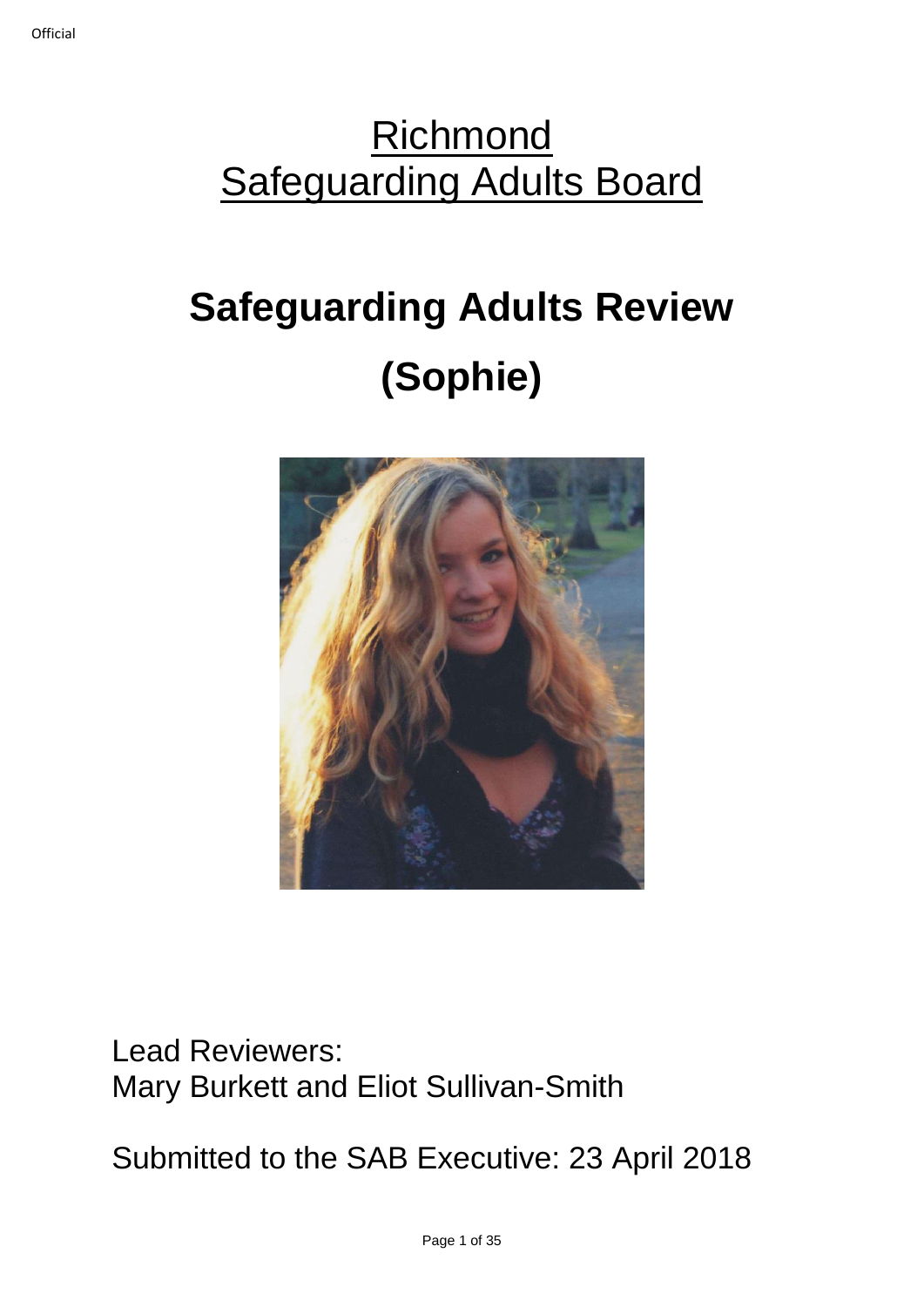#### **Contents**

| 1                | <b>Introduction</b>                                                    |      |
|------------------|------------------------------------------------------------------------|------|
| 1.1              | Why was this case chosen to be reviewed?                               | p.3  |
| $\overline{1.2}$ | Succinct summary of the case                                           | p.3  |
| 1.3              | Review timeframe                                                       | p.4  |
| 1.4              | Organisational learning and improvement                                | p.4  |
| 1.5              | Methodology                                                            | p.4  |
| 1.6              | Reviewing expertise and independence                                   | p.5  |
| 1.7              | Methodological comment and limitations                                 | p.5  |
| 1.8              | Structure of the report                                                | p.6  |
| $\mathbf{2}$     | <b>The Findings</b>                                                    |      |
| 2.1              | Appraisal of professional practice in this case: a synopsis            | p.7  |
| $\overline{2.2}$ | In what ways does this case provide a useful window on our<br>systems? | p.14 |
| 2.3              | Summary of findings                                                    | p.15 |
| 2.4              | Finding 1                                                              | p.16 |
| 2.5              | Finding 2                                                              | p.17 |
| 2.6              | Finding 3                                                              | p.19 |
| 2.7              | Finding 4                                                              | p.23 |
| 2.8              | Finding 5                                                              | p.25 |
| $\mathbf{3}$     | <b>Appendices</b>                                                      |      |
| 3.1              | How the 'Learning Together' review process was undertaken              | p.29 |
| 3.2              | Members of the Review Team and Case Group                              | p.30 |
| 3.3              | Chronology of key events                                               | p.31 |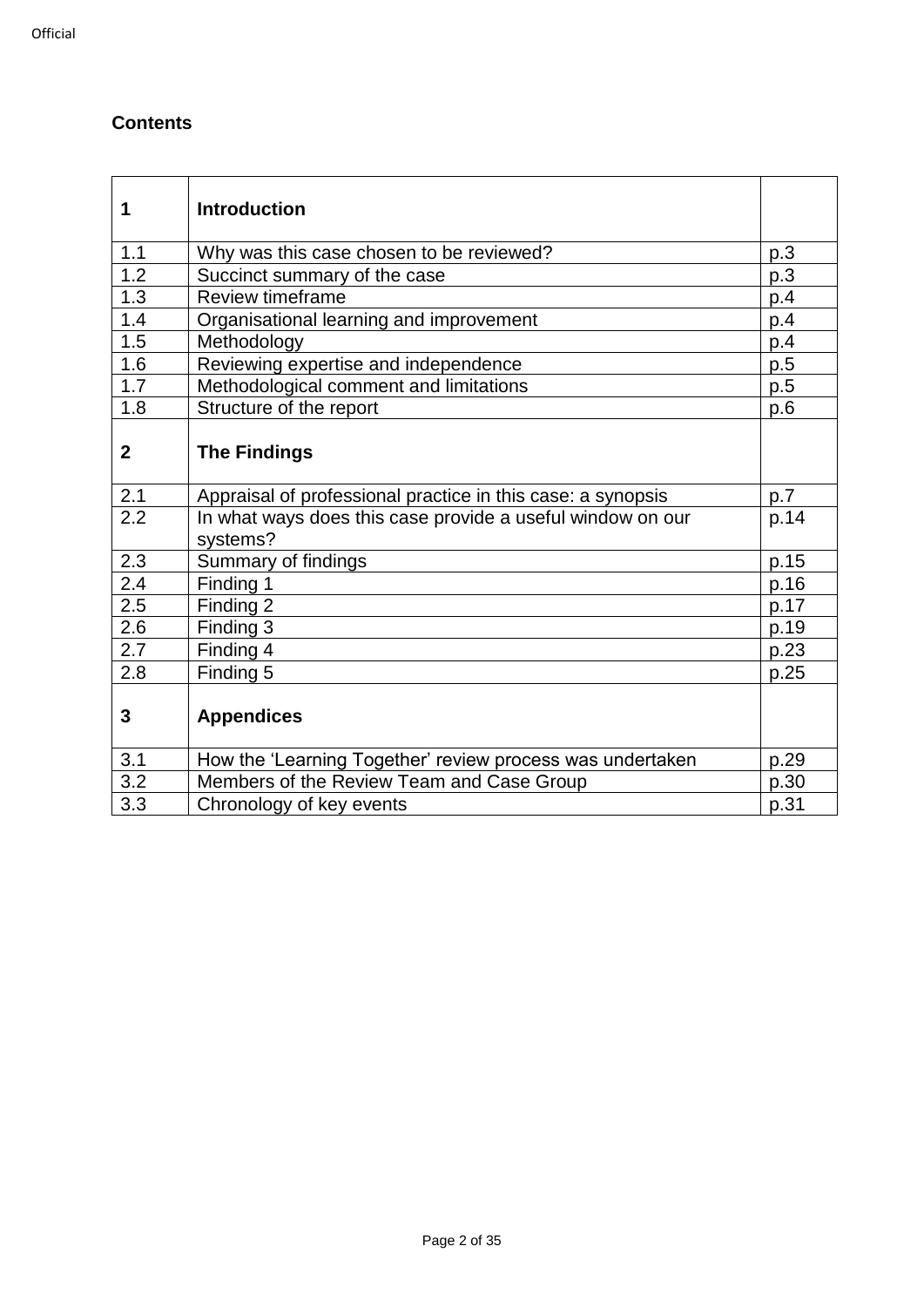### **1. Introduction**

#### **1.1 Why this case was chosen to be reviewed**

This case was chosen to be reviewed because it met the statutory criteria for a Safeguarding Adult Review (SAR) under section 44 of the Care Act 2014. This case involves issues related to the impact of a provider unilaterally changing its mode of delivery, and subsequent death by suicide<sup>1</sup> of a young vulnerable female adult. This case illustrates the complexity and inherent risks in placements, specifically for young adults just through transition, the need for effective communication between agencies and the number of agencies involved in working with young adults.

The Richmond SAB decided to use the SCIE *Learning Together* systems methodology to undertake this review in order to gain the broader systems learning from the case. (Fish, Munro & Bairstow 2010).

#### **1.2 Succinct summary of the case**

Sophie was a young woman who had been known to mental health services from the age of 14. She formally entered care when she went to Thornbury Hall, a residential setting. This review covers the period of her care from transition to adult services at the age of 18 through to her death at 19 when she was living in a residential setting in Richmond.

From her teenage years, Sophie suffered from mental health problems and at a young age received a diagnosis of bipolar affective disorder and social anxiety disorder. A diagnosis of atypical autism was later made in an attempt to capture the social communication difficulties demonstrated by Sophie, and ensure that these would be appropriately attended to. Sophie had a history of self-harming and it was well known that she found change particularly challenging, she had difficulty in expressing her feelings, and displayed disproportionate behavioural responses to interruptions in routine or stressful situations. As might be expected Sophie was unsettled for her first few months at her new home, but the structured environment and support she was receiving helped her to flourish, her self-esteem and confidence grew. She started volunteering and developed strong friendships with the other residents. Profound unilateral changes were made to the way care was delivered in the home. Over January 2016 the staff group changed dramatically and very quickly numerous concerns were raised with the Care Quality Commission (CQC), who liaised with the Lead Borough for Safeguarding (London Borough Richmond upon Thames). Over the next few weeks Sophie became more unsettled, other friends were moved out of the home, or were admitted to hospital. Sophie remained in the home with only one other resident. In May 2016, she took her own life.

<sup>1</sup> <sup>1</sup> A formal cause of death has yet to be confirmed by the Coroner's court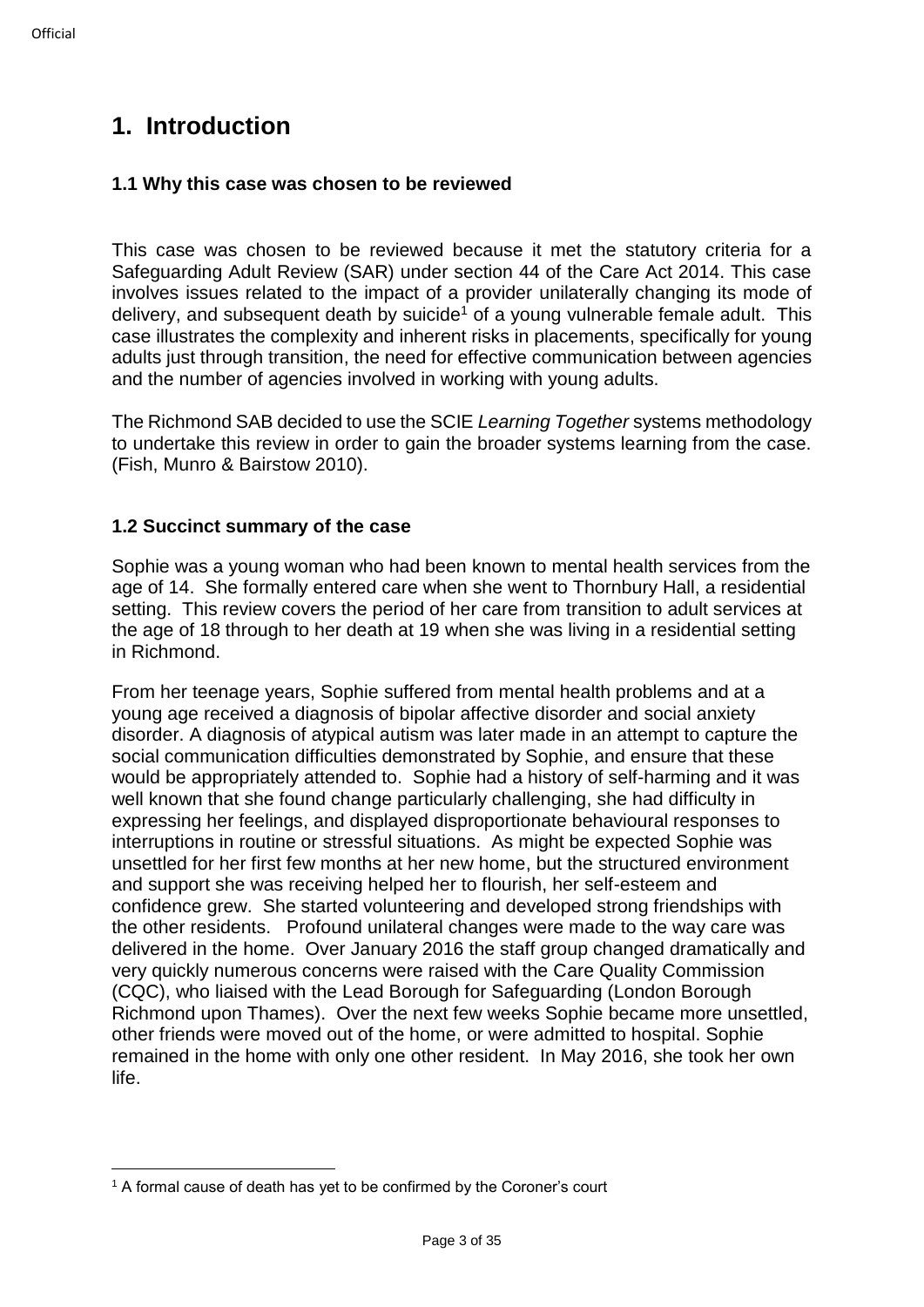#### **1.3 Review timeframe**

The SAB decided that the critical time period to review in this case was from March 2015 when Sophie was first placed at the provider until the time of her death in May 2016.

#### **1.4 Organisational learning and improvement**

Statutory guidance to support the Care Act 2014 states that:

"The Safeguarding Adults Board (SAB) should be primarily concerned with weighing up what type of 'review process will promote effective learning and improvement action to prevent future deaths or serious harm occurring again. This may be where a case can provide useful insights into the way organisations are working together to prevent and reduce abuse and neglect of adults. Safeguarding Adults Reviews (SARs) may also be used to explore examples of good practice where this is likely to identify lessons that can be applied to future cases". (DoH $2$  14:135)

The use of research questions in a *Learning Together* systems review is equivalent to Terms of Reference. The research questions identify the key lines of enquiry that the SAB want the review to pursue and are framed in such a way that make them applicable to casework more generally, as is the nature of systems Findings.

Richmond Safeguarding Adults Board (SAB) identified that the review of this case held the potential to shed light on particular areas of practice including addressing the following research questions:

- 1) How effectively are transition arrangements from children's mental health services, and 'settling' in to adult services, managed to support service users and their families?
- 2) How do services and practitioners respond when service users in crisis are also undergoing periods of change?
- 3) How do placement authorities respond to concerns/changes in provision of care, and when these are also expressed by service users?

#### **1.5 Methodology**

1

Statutory guidance requires SARs to be conducted in line with the six safeguarding principles of empowerment, prevention, proportionality, protection, partnership and accountability. In addition, advice states that:

• "there should be a culture of continuous learning and improvement across the organisations that work together to safeguard and promote the wellbeing and empowerment of adults, identifying opportunities to draw on what works and promote good practice;

<sup>2</sup> Statutory Guidance to support the Care Act 2014, Chapter 14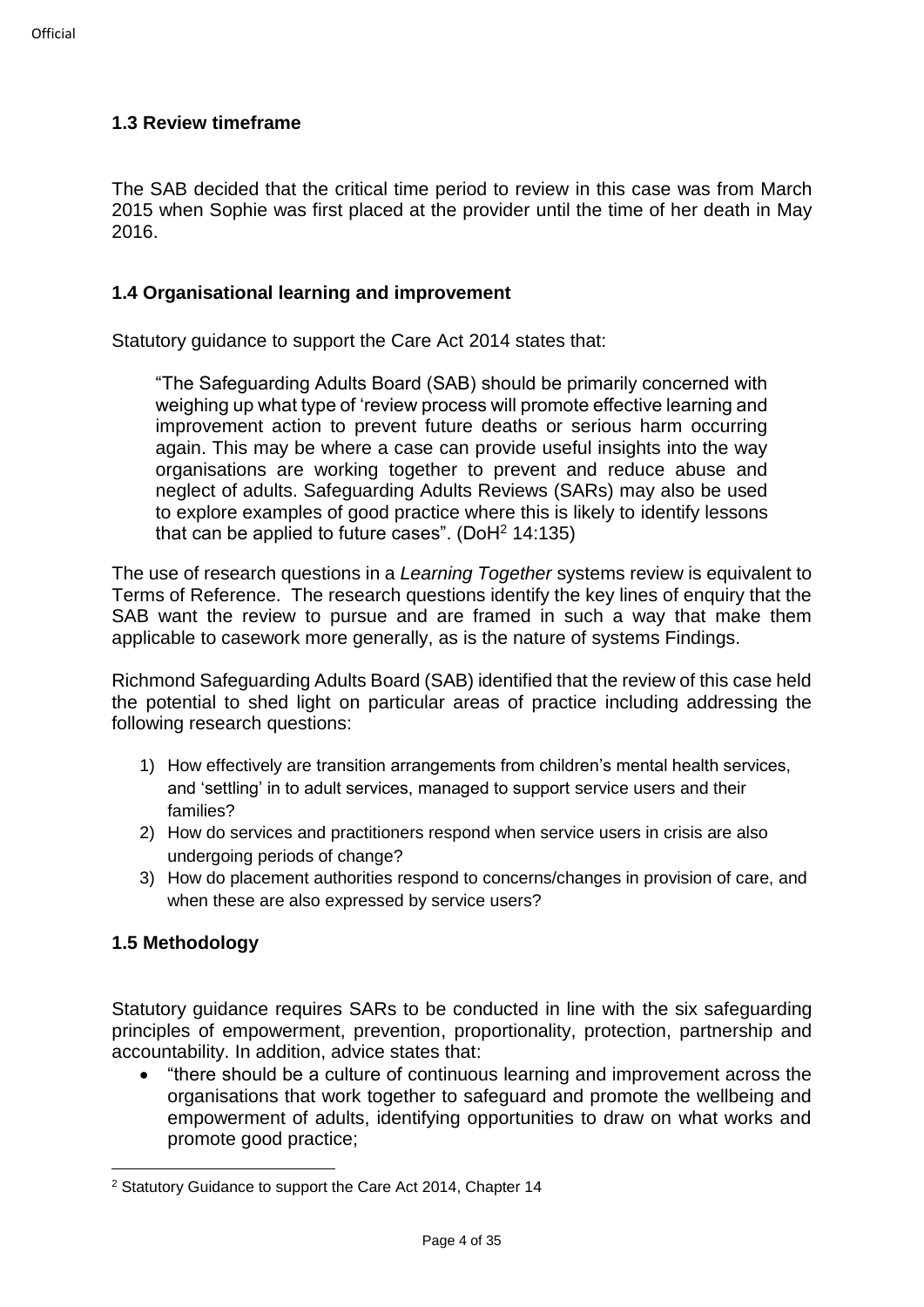- the approach taken to reviews should be proportionate according to the scale and level of complexity of the issues being examined;
- reviews of serious cases should be led by individuals who are independent of the case under review and of the organisations whose actions are being reviewed;
- professionals should be involved fully in reviews and invited to contribute their perspectives without fear of being blamed for actions they took in good faith; and
- families should be invited to contribute to reviews. They should understand how they are going to be involved and their expectations should be managed appropriately and sensitively." (DoH,14:138)

It also gives SABs discretion to choose a review methodology that suits particular circumstance: "The process for undertaking SARs should be determined locally according to the specific circumstances of individual circumstances. No one model will be applicable for all cases. The focus must be on what needs to happen to achieve understanding, remedial action and, very often, answers for families and friends of adults who have died or been seriously abused or neglected". (DoH, 14:141)

#### **1.6 Reviewing expertise and independence**

The SAR has been led by two people who are both accredited by SCIE and experienced in the use of the SCIE *Learning Together* model. Eliot Sullivan-Smith and Mary Burkett are independent health and social care consultants and have no previous involvement with this case, nor any current relationship with Richmond SAB or partner agencies. The lead reviewers have received supervision from SCIE as is standard for *Learning Together* accredited reviewers. This supports the rigour of the analytic process and reliability of the findings as rooted in the evidence.

#### **1.7 Methodological comment and limitations**

#### The 'shape' of the review

The SAB asked that the review process should be based around a one-day *Learning Together* Workshop, which was used to engage with the front-line practitioners and line managers, and generate the qualitative data needed to inform the review process. This was followed by a separate meeting with members of the Review Team (managers of local agencies) to support the process of analysis of the practice within the specific case, and to move beyond that to draw out the broader systems learning that has been highlighted by the case, and produce the generic findings. The reliability of the findings is strengthened by the involvement of local managers who considered local service issues, however as this review did not involve any individual interviews (conversations) with front line practitioners or managers it is important to recognise that there is necessarily a slightly reduced level of case specific detail. Further detail of the review methodology and process is contained in the appendix of this report.

#### Participation of professionals

Due to the time since Sophie's death and criminal proceedings being considered there were not as many staff available to attend the Learning Together Workshop who knew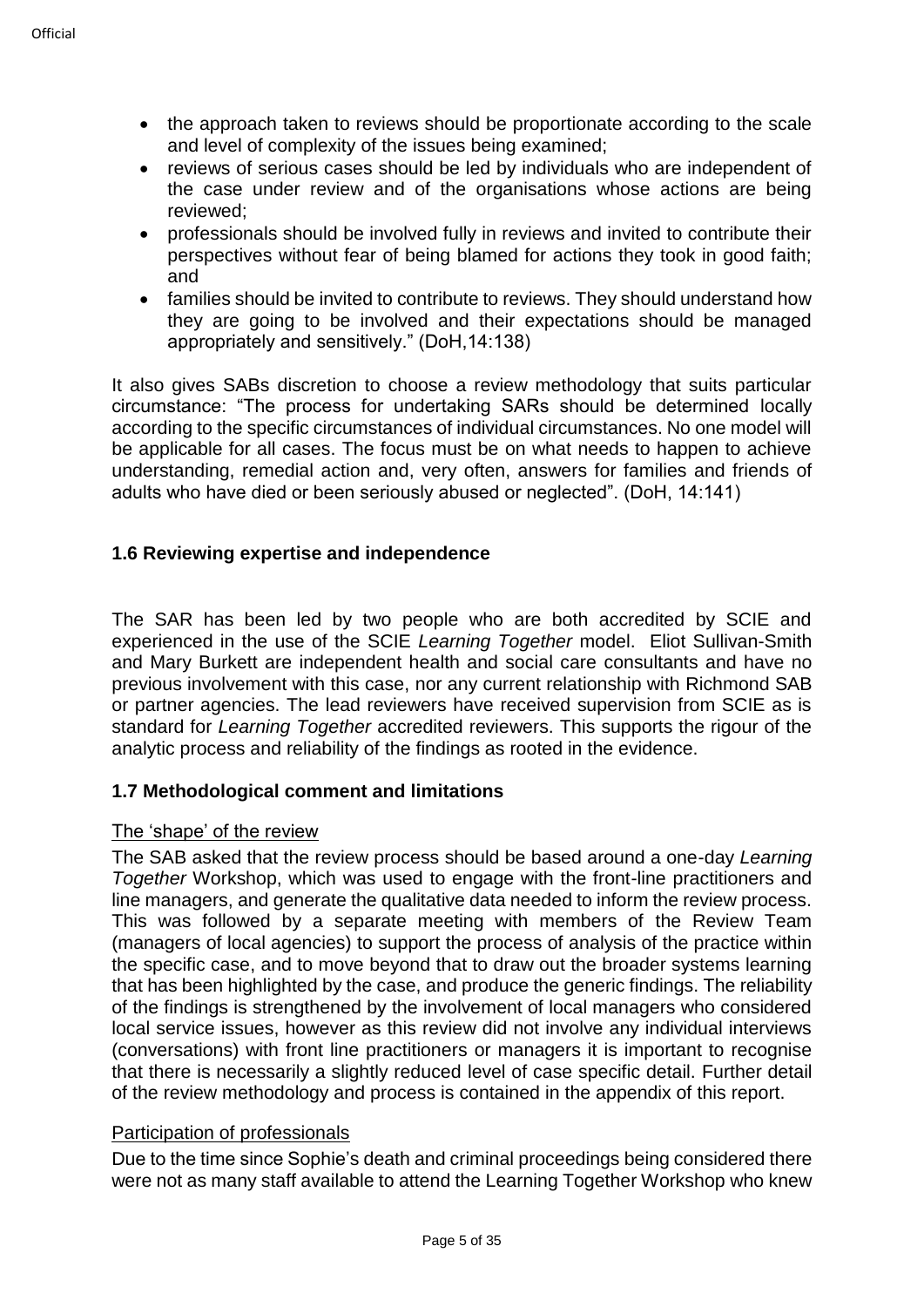Sophie personally as the Review Team would have liked. However, all agencies were represented and where staff who were involved in her care were not able to attend their managers participated. The Lead Reviewers were also able to use information by staff that was provided to the police as part of their investigation. Senior agency managers from across a number, but not all, agencies formed the Review Team, which supported the analysis work. The input of the 'right' people at the Review Team and the Learning Together workshop are key to supporting meaningful conclusions being drawn.

#### Perspectives of the family members

One of the Lead Reviewers was able to meet with Sophie's parents in 2017. The parents were clear that they considered there to be organisational and individual culpability for their daughter's death. They were complimentary about the quality of working relationships between Sophie and her key worker at the provider, and Children's health and social care practitioners, prior to her transition. They recognised the inherent difficulties that adult services might have had in communication with them given Sophie was an adult who had stated she did not wish her parents to be involved in decisions about her care.

#### **1.8 Structure of the report**

Statutory guidance requires that SAR reports "provide a sound analysis of what happened in the case, and why, and what needs to happen in order to prevent a reoccurrence, if possible (DoH, 14:149)

- The Appraisal of Practice section provides an overview of what happened in this case in terms of the professional practice that took place. It clarifies the view of the Review Team about how timely and effective the interventions were, including where practice was above or below expected standards.
- A short transition section highlights the ways in which features of this particular case are common to work that professionals conduct with other adults and therefore provides useful wider organisational learning to underpin improvement.
- The Findings section forms the main body of the report, and explores and tests out the key areas of generic learning that have emerged from the case. These are the systems issues that are not only specific to this one case but have a broader application.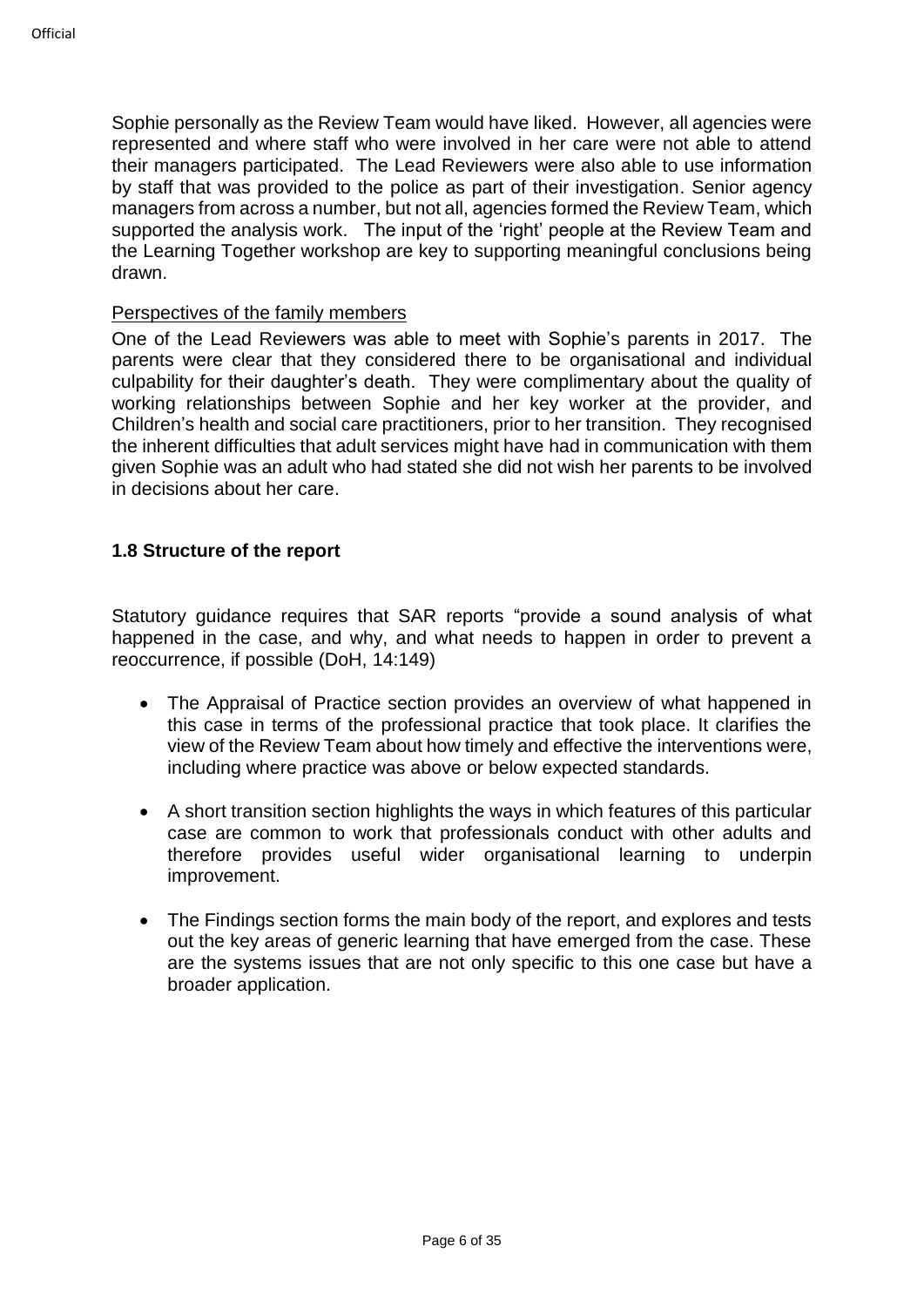## **2. The Findings**

#### **2.1 Appraisal of professional practice in this case: a synopsis**

The appraisal sets out the view of the Review Team about how timely and effective the interventions with the service user were in this case, including where practice fell below or above expected standards and why. This synopsis of practice is a link from the specific case to the wider findings about the local safeguarding system, between April 2015 and May 2016.

Judgements of practice are made in light of what was known and what was knowable by practitioners involved in the care and treatment of Sophie during the identified review period. The Reviewers also rely on records of actions being taken. Sometimes the lack of a record is referred to in the appraisal of practice; the reviewers recognise that the lack of a record does not necessarily mean that an action did not happen. For some aspects of the case, the explanation for why these judgements have been made will be further examined in numbered findings for which a cross-reference will be provided.

#### **Appraisal of practice**

In 2015 Sophie moved from a specialist adolescent placement, with Looked After Child status, to Lancaster Lodge (LL), an 11-bedded 'therapeutic residential service' for adults aged 17-40 years old, part of Richmond Psychosocial Foundation International (RPFI). Her placement, geographically within the London Borough of Richmond upon Thames (LBRuT), was funded by London Borough of Wandsworth Social Services and Wandsworth Clinical Commissioning Group. Ideally, placing authorities should offer a 'variety of providers to choose from'<sup>3</sup> . However, it is recognised that nationally, placing authorities find difficulty in offering a variety of placement options to people with quite complex needs. With her diagnoses, and in recognition of her status as a Looked After Child with additional needs, she had robust transitional planning by the Looked After Child Team. However, although she is recorded as having met the manager of the home prior to her transfer, there is no evidence of a visit to the placement prior to her move, which would have been good practice. The Pathway Plan by the Leaving Care Team was robust and during the first month and onwards Sophie had continuity of contact with the Professional Advisor from this team. This was only ongoing contact with a professional who knew her from her previous placement.

Sophie's placement review was carried out on 3rd June 2015. This was not wellplanned, as in the two days preceding she had met with her Leaving Care worker (1<sup>st</sup>) June), on the 2<sup>nd</sup> June she met with a member of staff from Thornbury Hall for lunch. The failure to coordinate these visits was a missed opportunity for information sharing and joint working; for agreement as to how Sophie's needs would be met, how placement reviews would be conducted and who would lead on day to day support, including the role of LL, and local mental health services. **Finding 1**

<sup>1</sup> <sup>3</sup> S5 (1) (a) Care Act 2014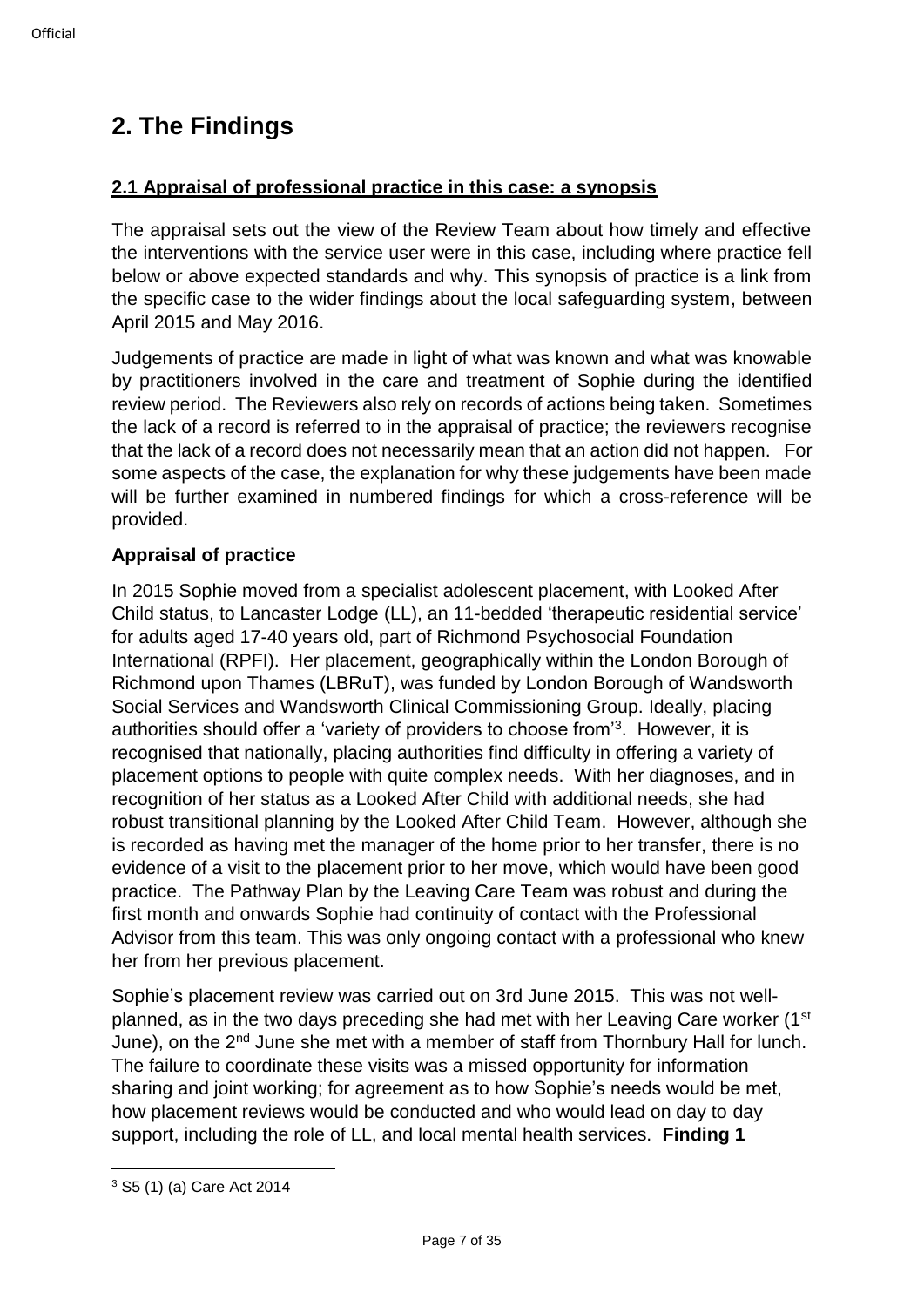#### **explores how well placing authorities (commissioners) maintain an active relationship with providers through formal and informal oversight**.

A few days later Sophie experienced a relapse in her mental health, she was hearing voices and was very agitated and anxious. She was assessed by the Hospital Psychiatric Liaison Service, before being discharged back to LL with support from Richmond Mental Health Crisis and Home Treatment Teams. This could have been another opportunity to further explore with Sophie and the professionals involved in her care if there were further steps which could be taken to support her with the transition to adult provision. Services focused predominantly on symptommanagement; given her symptomology a period of instability was predictable however there is no evidence that consideration was given as to whether she might benefit from further support, and whether the relapse was a response to anything specific other than the move.

The following day LL reported Sophie missing. She returned on her own stating she was being stalked, and experiencing anxiety and fear regarding her safety at LL. Staff were required to restrain Sophie, the police were called, and she was taken by ambulance to Hospital, where following an assessment, she was admitted. After six days Sophie was discharged back to LL with some changes to her medication. The medication changes were later considered to have been a positive change.

Sophie continued to exhibit paranoia, confusion and hallucinations. She was seen at LL by the Home Treatment Team, but over this short period, there is limited evidence of communication between LL and South West London and St George's NHS Mental Health Trust (SWLStG), to support a well-integrated and informed view of Sophie's progress. The focus of LL staff remained on symptom management and medication responses over psychosocial approaches or discussion about what triggered the relapse. Sophie's crisis care was reactive, there was no evidence of a discharge plan consistent with the Care Programme Approach (CPA) or any care planning process to review her holistic social care, placement, and mental health needs. **Finding 2 explores how well organisations work together to protect individuals and predict and manage crises**.

At the beginning of August Sophie made a request to her Leaving Care Team to move out of LL. This request was discussed between the Leaving Care Team, the placement review officer, and LL which was good practice. They concluded that Sophie was too unwell to move (Sophie was kept under constant observation and not allowed out unaccompanied), and recognised that she changed her mind frequently about leaving and might well change it again. The placement review officer made a commitment to look for alternative placements if that was what Sophie wanted, which again was good practice. However, this decision was communicated through LL – rather than by direct contact, which would have been more appropriate. There is no record of the LBW Placement Team following up her request to move at a later date, which would have been good practice. Understandably there might have been a reluctance to endorse another move, given Sophie's known reactions to changes in circumstance, however, given her level of vulnerability some follow up would have been appropriate.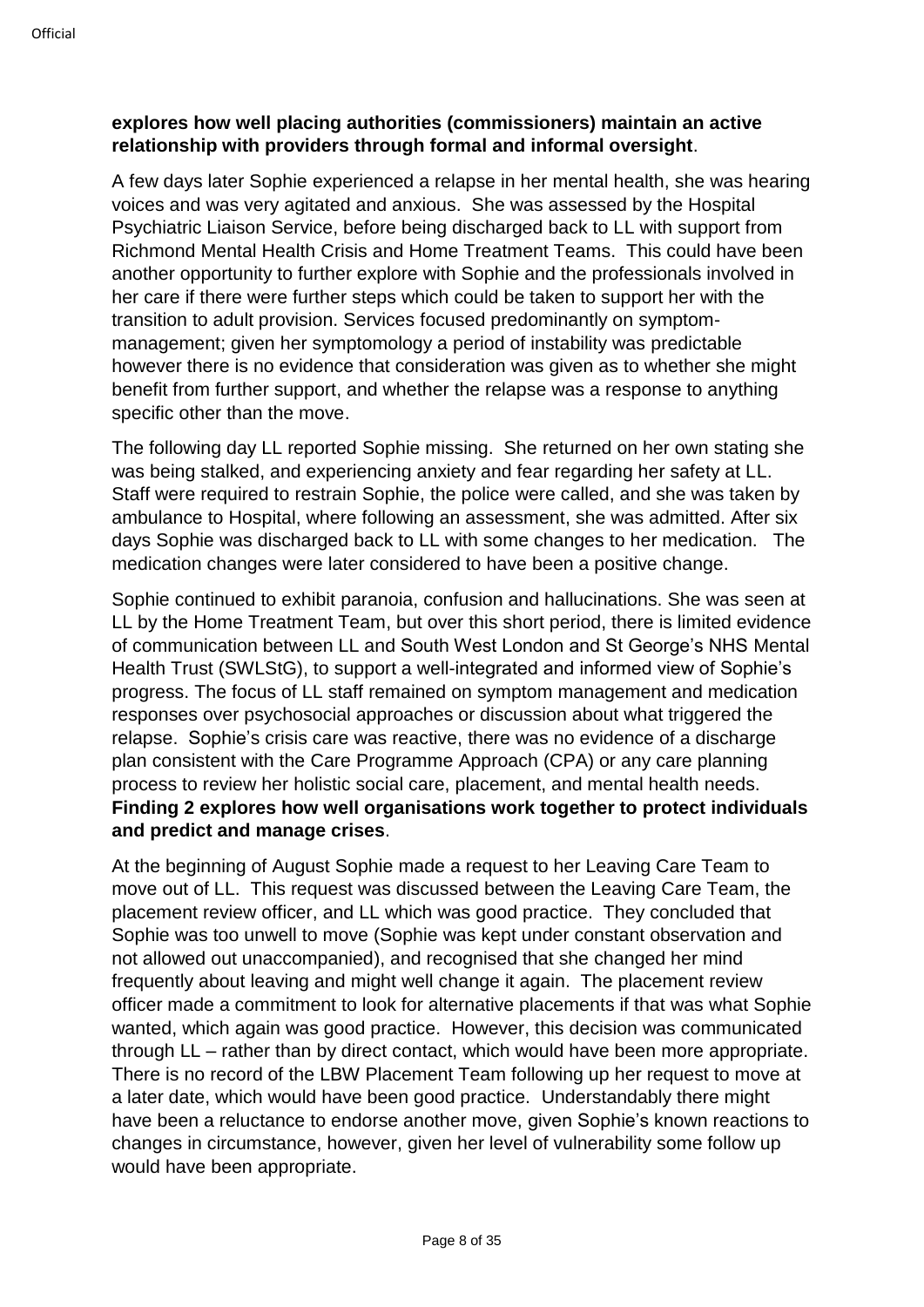1

A friend of Sophie's from a previous placement died in early August. Despite awareness of the affect that this major event might have on Sophie there is no evidence that any discussion took place with LL staff or of any follow up referral for additional support bereavement support. Good practice would have been to more actively support Sophie through her period of loss.

Sophie's mental state continued to deteriorate and, following a suicide attempt she was admitted to hospital. Whilst in the hospital the Home Treatment Team initially refused a gatekeeping assessment<sup>4</sup> on the grounds no bed was available. This is not good practice and the Trust expected all requests to be responded to and assessments made the same day. A comprehensive holistic mental health assessment, following the recovery model, was undertaken the following day.

Family relationships were important to Sophie and she repeatedly expressed a wish to return home. However, as many an 18 year old might, she refused her consent for information to be shared with her parents. Given her age and vulnerability, how to keep her parents informed and involved would have posed a dilemma for practitioners.

Once again, there is no evidence of a discharge CPA or other care planning review process by the Trust. This was another missed opportunity to involve Sophie, her family, and social care mental health team, and LL. As well as discharge planning this could have looked at strategies to prevent future admissions to hospital. Instead Sophie was simply returned to her placement.

September 2015 through to January 2016 was a period of relative stability, over which Sophie's mental state improved. There had been a change in her medication, she had received therapy and psychological interventions and her familiarity with the staff and other residents at LL and their expertise would all have contributed to this. There were a stable group of residents who she bonded well with – they were a supportive group who "looked out for each other". In September 2015 LL were rated Good by the CQC.

During this period, Sophie was supported by LL and the Leaving Care Team to build more structure into her life. She attended the Recovery College where courses included 'Taking Control'; this helped her to understand herself better, develop confidence and assertiveness skills. She sought employment and voluntary work and hoped, longer-term, to go to University. These practitioners illustrated providing sound person centred support to Sophie.

Around the end of 2015 RPFI initiated significant and unilateral changes at LL. These changes involved the review of external staff supervision and the proposal to deliver all the therapy by in house staff, rather than source these to meet the specific needs of residents. Senior staff at LL were not happy with the changes which were likely to profoundly adversely impact on residents. **The way these changes were** 

<sup>4</sup> An assessment for suitability for admission to a psychiatric hospital bed. The assessment takes place to ensure that all appropriate community options have been explored.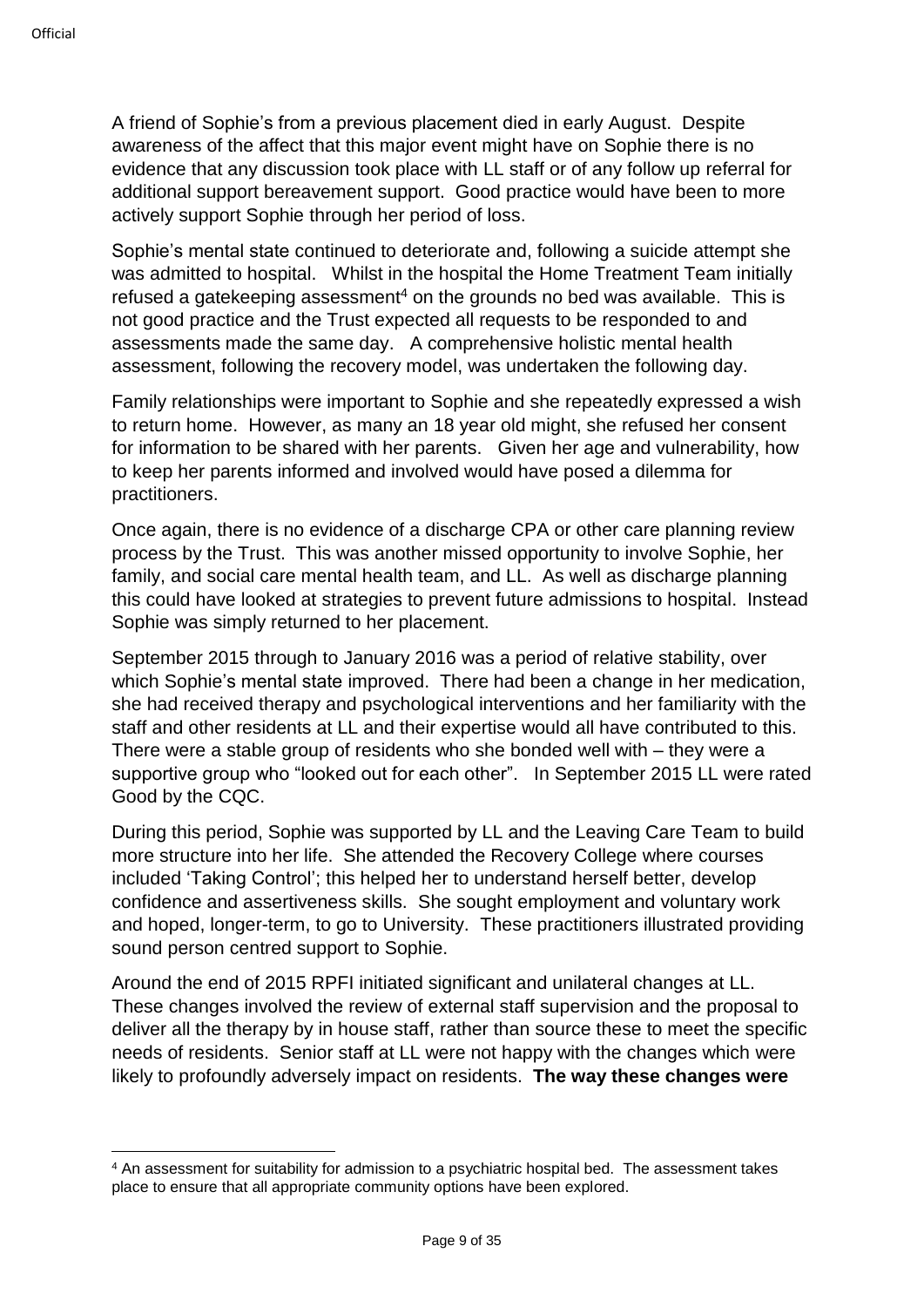#### **unilaterally imposed was not good practice and is discussed further in Finding 3**.

Sophie's period of stability and progress towards recovery continued almost until February 2016 when changes at LL began to have a very visible impact on the residents. Sophie stated at the time that she was concerned and troubled about the changes in staff at LL, the loss/end of therapy, and a feeling 'that she is going backwards'. **Finding 4 considers the precariousness of Sophie's recovery and questions how services may develop a culture of understanding of what recovery looks like, not just avoiding what relapse looks like**.

In January, the long standing manager of LL resigned with immediate effect, the Clinical Lead (the next most senior position) having already resigned in November. The reviewers understand these resignations were a result of the changes being brought about by the RPFI Board at LL and lack of consideration that was perceived by them to have been given to the welfare of residents. Given the sudden and dramatic nature of the manager's leaving, being walked off the premises in front of residents and other staff, the Review Team would have expected RPFI to have directly communicated with the CQC and placing authorities, but no such communication is evidenced as having taken place.

RPFI view the staff and service changes they made as introducing stronger governance to LL and bringing services into line with the RPFI ethos, and their other provider, albeit for a different client group. They believe they had appropriate staffing in place, although given the short term nature of their first appointment to the Registered Managers position, and the background (i.e Youth Worker) of the second appointment this belief is difficult to understand. The new 'Clinical Lead' (who, following the initial resignation was promoted to the Registered Managers position, had recommended that, to be consistent with the ethos of RPFI, all therapeutic input should be provided by in-house staff; the idea was that staff would be trained to undertake the therapy provision, this was planned to take place in February 2016. There is no evidence the new Lead had the appropriate knowledge and experience to make this decision in relation to the needs of this particular group of residents. It is questionable whether this level of support could always be sourced internally or indeed if this is what placing authorities would consider appropriate. It is the view of the Reviewers that a significant change of this nature fundamentally altered the nature of provision offered (and contracted for) and should have been discussed with the CQC and with placing authorities.

Following the manager's resignation all but one staff member left within the next 4 weeks. RPFI assert that there was sufficient continuity of staff with appropriate skills and experience following this resignation, but this is not the experience or understanding of Sophie's family, or the Review Team. Given the degree of service changes it would be expected that the Board at this point would inform their placing authorities and the CQC, at least to reassure them about the safety and wellbeing of their residents. **Finding 3 considers the impact of unilateral provider redesign and transformation decisions in the context of the provider commissioner relationship.**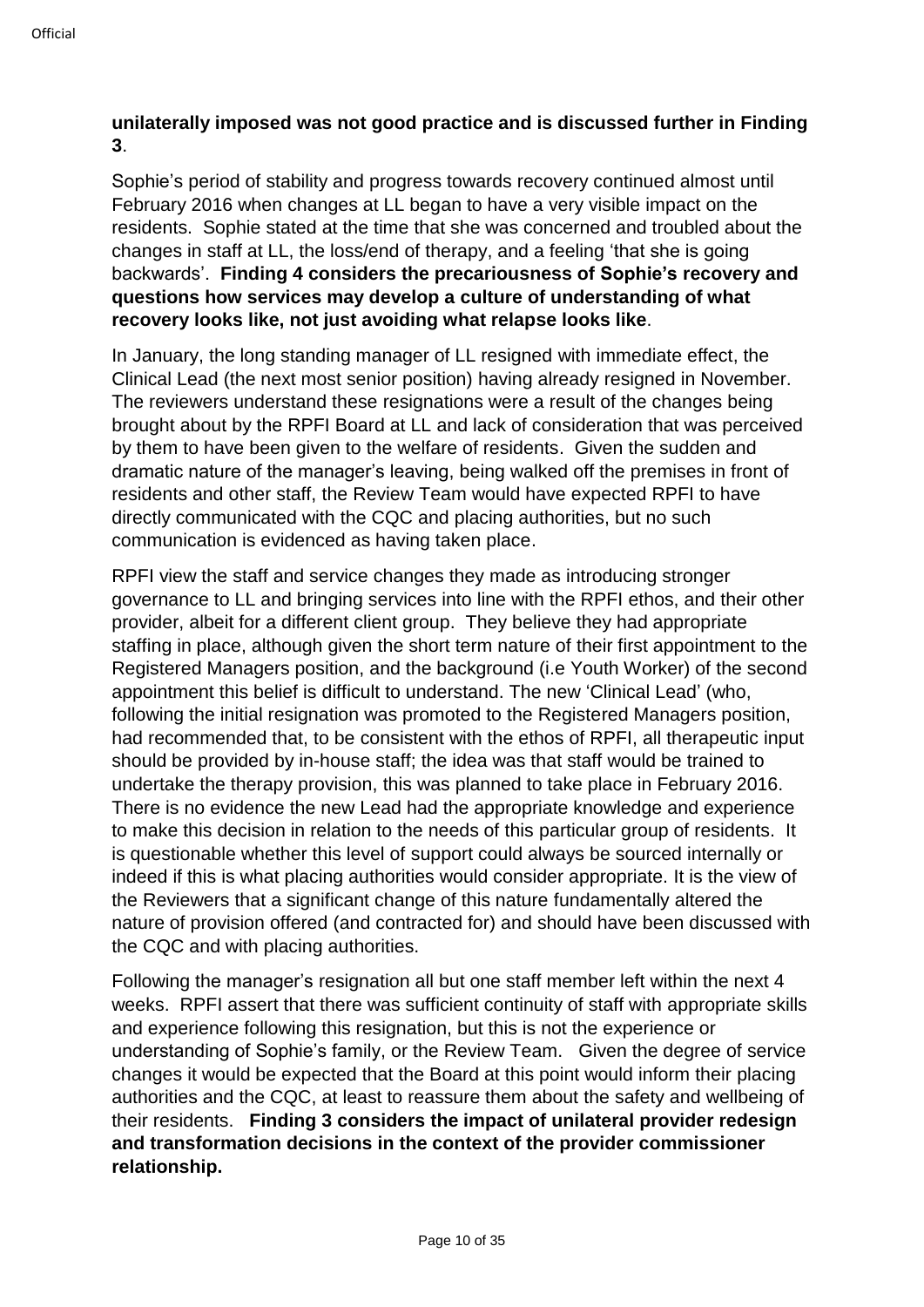Over the preceding few months there had also been significant changes in the Board of Trustees at RPFI and the Board were operating ultra- vires. These changes were known to residents and their families but were not known to either the regulatory bodies (CQC and Charity Commission, or the placing authorities). Finding 1 explores how a closer oversight both formal and informal is exhibited in placements and Finding 3 about the lack of safeguards in the system to prevent or identify unilateral changes.

It does not appear that the impact of change on Sophie and, given her diagnosis of atypical autism, the predictability of change-related crisis was taken into account by agencies working with her. Reviewing agencies, when considering changes to an individual's home environment, should always seek to understand how change is perceived by that individual, and evaluate the likely impact of change on their wellbeing. This was especially important for Sophie for whom relationships were fundamental, and for whom change was a considerable stressor and potential relapse-trigger. **Finding 5 explores how Wandsworth practices person centred care to understand and record individual needs**.

In a meeting with her Care Coordinator it was recognised that Sophie was finding the changes at LL very difficult. It was also noted that the routines and structure provided by education / college had been beneficial and that Sophie was attempting to put more structure into her life. This was validated by the Care Coordinator, but no steps were taken by statutory services or LL to support this approach by providing more structured input themselves, which would have been good practice. In fact, as residents left LL activities in the home were reduced.

From February 2016, and following service and personnel changes, concerns were repeatedly raised by staff and families to the CQC in relation to the care at LL. At the beginning of March the CQC made an unannounced inspection visit, in line with their best practice. LBRuT initiated a Provider Concerns Meeting, in line with the London Multi-Agency Adult Safeguarding Policies and Procedures, which was held at the end of March. Due to staff holidays and a subsequent misunderstanding about whether the meeting had been cancelled LBW missed this meeting. Misunderstandings can happen, but, given the nature of the concerns some follow up by LBW would have been expected, and good practice. Immediately following the meeting, all placement authorities initiated placement reviews, with the exception of Wandsworth, who were contacted on several occasions by LBRuT regarding meetings and concerns. A month later, LBRuT distributed minutes of the meeting, this is longer than would be expected.

In a case of provider failure it might be expected that the host authority, through the Safeguarding Adults Manager (SAM), would liaise closely with the provider management team/ Board to ensure that any care and safety issues were being communicated to placing authorities. This did not happen here, neither does it appear that the role of the SAM was made explicit to all placing authorities. The tensions inherent in ensuring clients' safety and the environment within a failing provider are significant, and excellent communication needs to occur between regulatory bodies, placing authorities and the host authority to successfully manage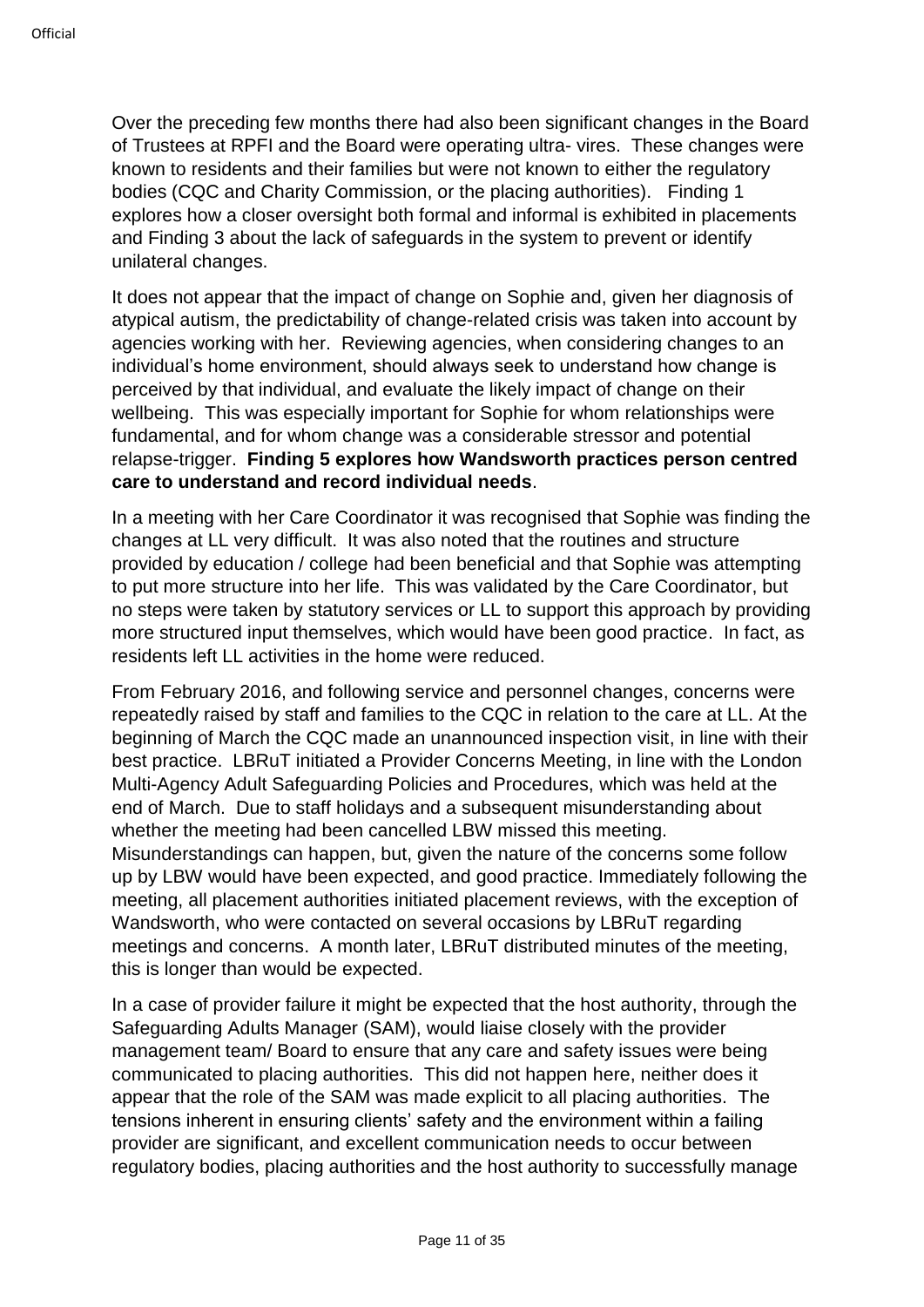#### moves from the home. **Finding 2 explores how organisations work together to protect individual residents and predict crisis and relapse**.

A strong bond had formed between the residents, all of whom were affected by the changes at LL. However, the residents' friendship group became more unstable as some residents moved away, and two residents were admitted to hospital after attempting suicide. None of the services involved in providing or commissioning Sophie's care explored the impact of this on her, nor was additional support offered. It would be the responsibility of the provider to ensure this support, however there is a strong argument that at this point LBW, and ultimately responsible for Sophie's care, as the placing authority should have been far more proactive in their management of the placement.

The Review Team were in agreement that it is reasonable to expect that when a placement is in such a state of flux and vulnerable clients are involved, commissioners/placing authorities would take steps to ensure people's safety, physically and emotionally. A placement review officer was allocated to Sophie in February and visited at the beginning of March. Given LBRuT's safeguarding team were in touch with LBW's adult mental health services concerning the changes and concerns relating to LL, it is not clear why, given her needs and vulnerability, there was not more explicit consideration to whether other actions could be taken to ensure her wellbeing.

Communication within Wandsworth Adult Mental Health Services and between other agencies was poor, Sophie's Social Worker from Wandsworth appeared unaware of the Safeguarding processes. Sophie's family were notified first of the need to move, and plans were suggested and agreed before involving her. Given the context this was understandable however there was no multi agency conversation to agree a strategy for the move and who might be best placed to support her on different aspects, either at this point or later. This would have been expected and would have been good practice. This lack of consultation was challenged by Sophie's care coordinator from SWLStG. Sophie's father made numerous attempts to speak to the front line practitioners, eventually speaking to a manager and later the Placement Review Officer herself. He was emphatic with both about the risk to moving Sophie and the need to manage this extremely carefully, Despite his interventions and attempt to influence the way the move was managed Sophie found out about her move during a MDT meeting held by SWLStG. She was understandably distraught; if there had been multiagency conversations this could have been avoided.

Sophie was well known to be vulnerable to change and she was losing her close peer group relationships, as well as experiencing significant uncertainty about her placement. Predictably the process to find a new placement for Sophie was difficult. She was upset by the move, and did not feel well enough to visit a placement when it was agreed. At this stage there was no evidence of communication between the Review Officer, the care coordinator and the Leaving Care Team. The Review Officer visited Sophie, however a relationship did not exist between them and the impact of this on Sophie does not appear to have been explored. Sophie's family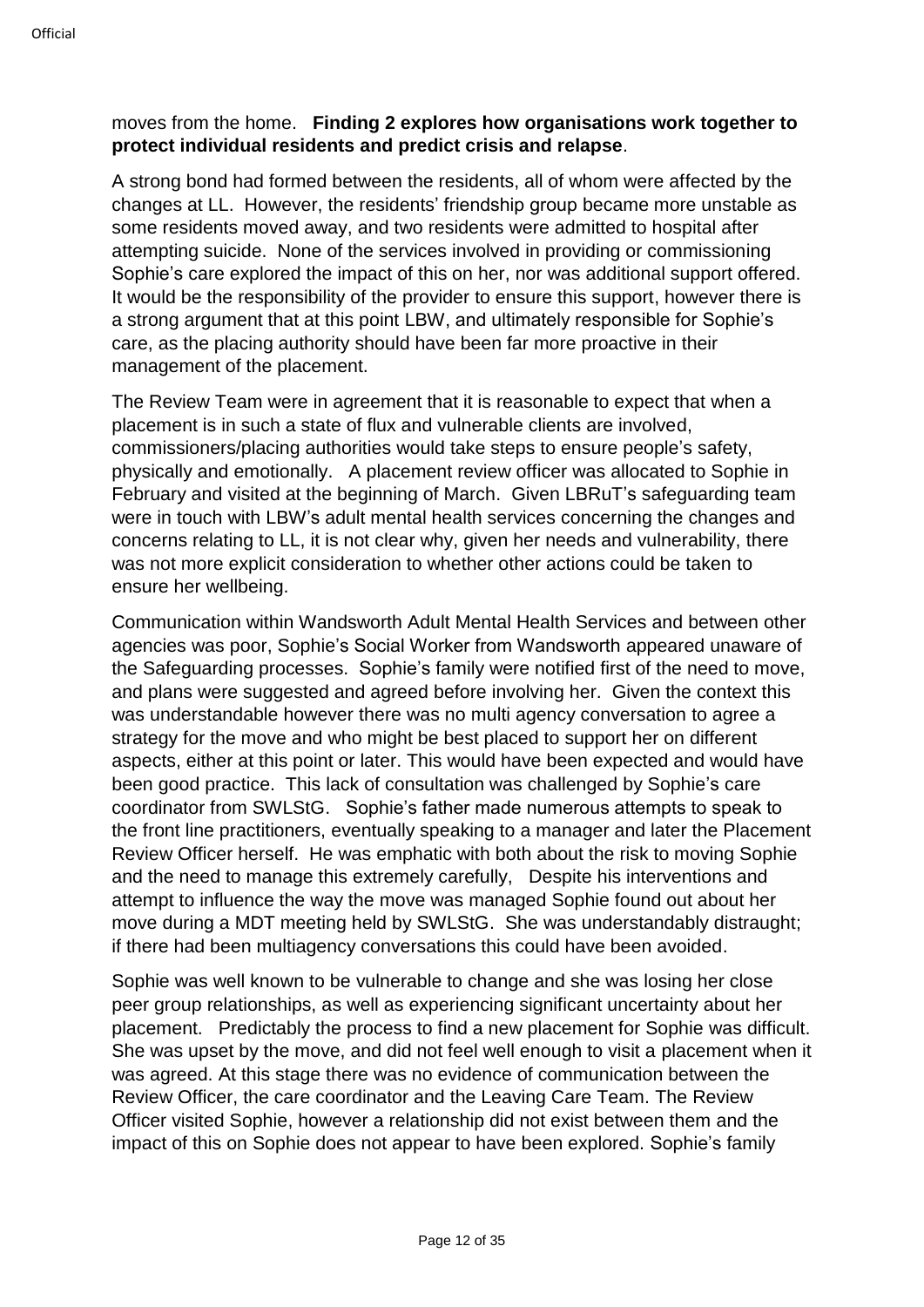report that Sophie was not happy to travel to a placement with her due to this unfamiliarity.

From 27th April 2016 Sophie was recorded as presenting low in mood and tearful, she reports that 'no one was listening to her'. Following a home visit Sophie's parents raised concerns about her mental state to LL. Lancaster Lodge, LBW, and SWLstG emailed each other about LL concerns that Sophie was becoming more poorly. Communication illustrated the dilemmas for staff; recognising that mentioning a move to Sophie would be distress her, that Sophie was angry that her family had been consulted and had agreed a plan for her to move, prior to her knowing. Sophie stated she wanted to move, but to a semi-independent accommodation. Staff at LL were concerned about the extent of her deterioration, recognising rightly that an urgent clinical assessment was needed and that a professionals meeting should be called.

On 28<sup>th</sup> April despite this deterioration, and Sophie's expressed wish to consider semi-independent living, arrangements continued for her to visit an alternative placement. It was curious that the provider that was being considered did have a step down facility but it was not recorded that this was explicitly explained to Sophie, which might have alleviated some of her anxiety. No mention is made of an advocate to support Sophie during this time which would also have been good practice. Visits to two placements were planned for the following day. Later on that day Sophie expressed feeling in a 'dark place' and the wish to take her life. Sophie had a history of self-harming and a potential ligature was removed from her room.

The SWLStG mental health team responded the next day to follow up the incidents of the previous day. A crisis plan was set up and a medical appointment brought forward to 9<sup>th</sup> May. The professionals 'meeting' requested by LL took place (involving the mental health team, the Social Worker (who had visited Sophie), LL staff, and the Psychiatrist), and it was agreed to review the situation after the weekend. This was expected and reasonable practice based on what was known.

The planned visits to the placements on 29<sup>th</sup> April were cancelled because Sophie was not sufficiently well enough. Lancaster Lodge requested additional funding from LB Wandsworth to increase care and observations with additional waking night cover. LB Wandsworth's view was that this was already included in the contract and suggested that LL should provide the necessary extra support to Sophie until she moved, and that they should make use of A&E if they had concerns. The request by LL should have alerted LBW to the fact that LL were potentially not coping with Sophie, and at this stage good, person-centred practice would have been to have reassured themselves that Sophie was safe, rather than focusing on service terms. LL increased their observations, conducting room sweeps and keeping Sophie's door open at night for observation. Over the weekend Sophie continued to be anxious about her move and feel suicidal. Concurrently arrangements for placement visits continued. Although staff recognised the impact the changes were having on Sophie there is no record that sufficient time was taken to discuss this with her, to attempt to better reassure her, although a conversation was held between LBW and LL about slowing the process down and not discussing the move further. At a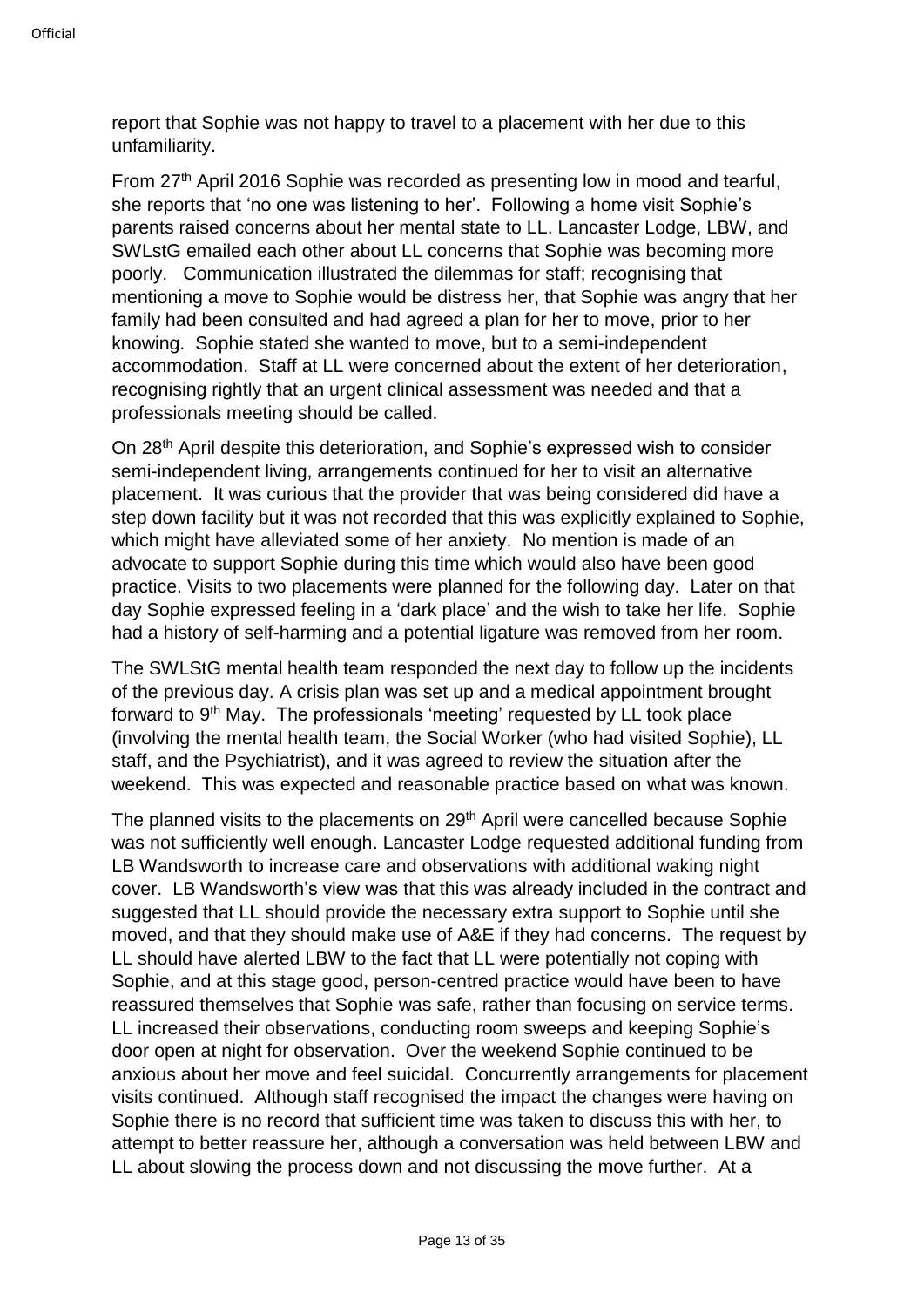meeting with the placement officer the focus was on the visits to other homes, there does not appear to have been discussion around Sophie's wellbeing and the effectiveness of any support mechanisms. There was limited contact between the placement review officer and LL at this point too, due to the perception by the placements review officer that conversations with LL were aggravating the situation. Given this, LBW could perhaps have found other sources of support for Sophie. Despite previous recent conversations that the move could be slowed down a decision was made that the move would take place the coming Friday, 7 days later. There is no record in the notes that this decision was communicated to Sophie, nor is it clear why the decision to take things more slowly was then reversed so abruptly. Sophie lets her LL Keyworker know that she is happy for the Leaving Care PA to be her advocate; it is not known if this conversation was initiated by a staff member or not, however it would have been good practice to do so. This decision was relayed to her LBW social worker. There was no record that this was followed up by the placement review officer, which would have been good practice.

Visits to possible placements planned for 2<sup>nd</sup> May were aborted due to transport problems. Lancaster Lodge called the crisis team as they were very concerned about Sophie's health. Transcripts of this conversation demonstrate LL were advised to take Sophie to A&E, notes made by LL at the time state LL staff understood that they were being asked to manage the situation, and an A&E visit was not necessary. This confusion on the part of LL is hard to reconcile, specifically as they were concerned for Sophie. The Lead Reviewers were informed by Sophie's family that residents overheard staff talking about the Board's wish to change the focus of the client group of LL to Learning Disabilities, and an assumption was made by them that they would not be allowed to return to LL if they went into hospital. This was seen by them for the reason that an ambulance was not called. Although staff were conducting bedroom searches to remove items that Sophie could use to harm herself and she was on close observations, other rooms were not made safe for her. During the evening, Sophie excused herself from staff to use the bathroom. Whilst there she tied a ligature, the injuries caused by which she subsequently died from two days later.

#### **2.2 In what ways does this case provide a useful window on our systems?**

Sophie's case is unique, however the style of care delivery and challenges presented to service providers is typical for young care leavers, and young people generally through transition and in ongoing need of adult social care. Much knowledge exists around transition illustrating how difficult this period of time is for all young people. Young adults with no adult social care needs are usually supported through to adulthood by family and friends, and major decisions talked through with loved ones. For young people who have been in residential care, there is likely to be a level of institutionalisation, which will create an added dimension of dependency. It could be expected therefore that for a young person with the complexity of need exhibited by Sophie that the level of support needed would be considerable. For a young person like Sophie to then be placed in a home for adults with the 'rights' of adults is a very steep change and challenge for them. The support and care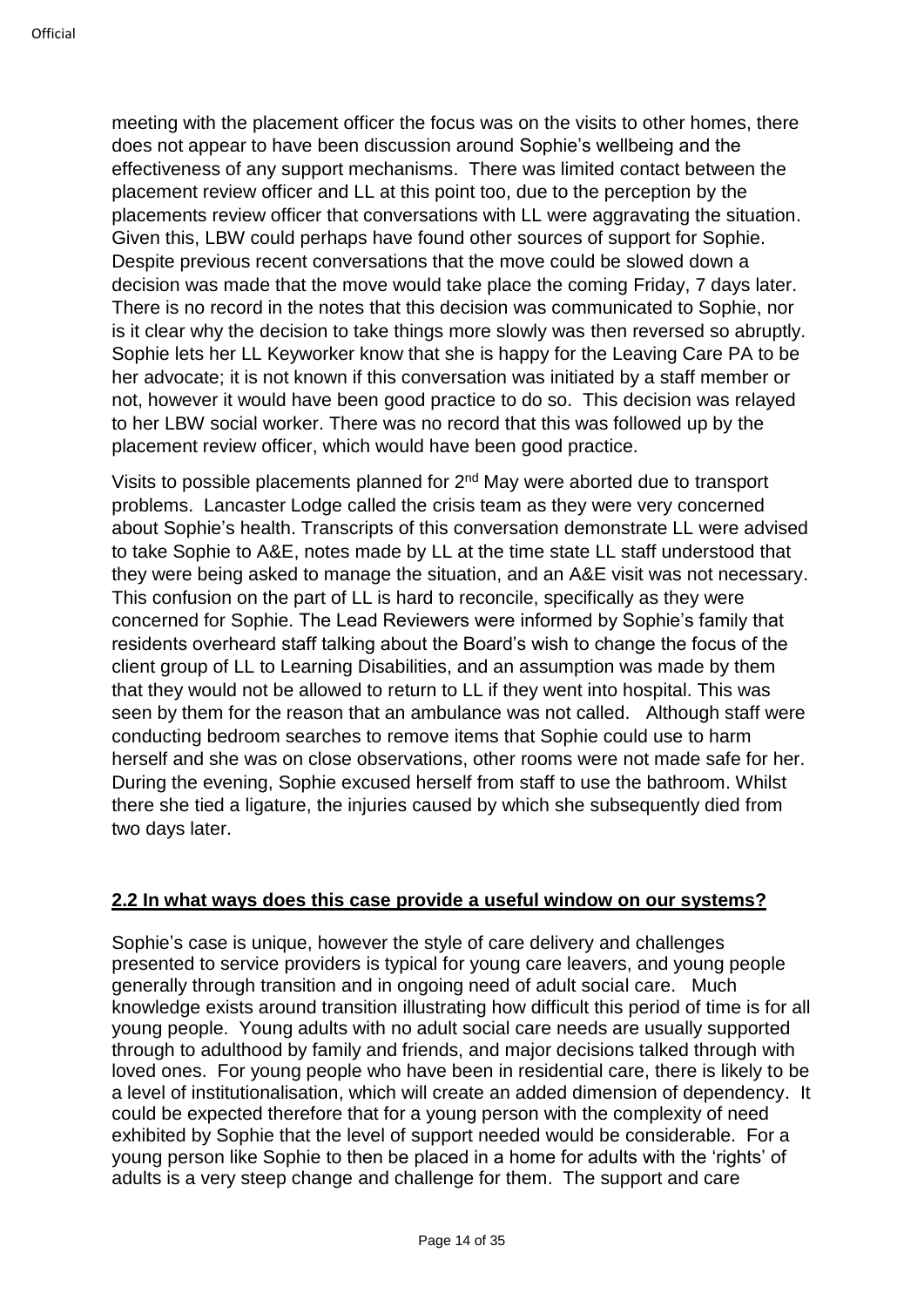provided to children is very different and more intense than for adults, and different legislation about rights and decision making, encapsulated in the Mental Capacity Act, means that vulnerable young adults can be left inadequately supported. There are often deficiencies in communication between the agencies supporting children, as well as in those supporting adults, but in these transitional situations communication between the two (adult's and children's) is also important. Various policies and procedures support this transition but it is still the case that young people are expected to function with a considerably reduced level of support. Whilst resources might make it difficult for a universally different approach there appears to be no attempt to work with those young adults for whom the transition is easily predictable to be severely challenging, and likely to fail, if they are not provided with more support than would otherwise be the norm. The challenges for adult social care services are for it to be truly person centred, responding to the needs of those clients who very vulnerable. Vulnerable young people who come into the care of adult social care requires them to work in a sophisticated way, working extremely closely with transition services, family and others to support the client through this difficult change, whilst respecting and working within the legal framework for adults. This is likely to mean a different style of service provision and possibly closer oversight of the care being delivered than would be usual for other adults. The alternative is a very sharp, abrupt loss of support for young adults at a time when they might need it most. There are also links between this SAR and another one recently done by LB Richmond.

#### **2.3 Summary of Findings**

The review team have developed five findings for the SAB to consider. These are:

|    | <b>Finding</b>                                                                                                                                                                                                                 | <b>Category</b>                                        |
|----|--------------------------------------------------------------------------------------------------------------------------------------------------------------------------------------------------------------------------------|--------------------------------------------------------|
| 1. | How effectively and flexibly do commissioners maintain an<br>active relationship with out of borough placements through the<br>operation of formal and informal processes of oversight?                                        | <b>Management Systems</b>                              |
| 2. | How well are organisations, regulators, providers and<br>commissioners, working together to protect individual<br>residents and predict crisis and relapse?                                                                    | <b>Management Systems</b>                              |
| 3. | There is no safeguard in the commissioning contracting<br>system to prevent unilateral service decisions being made by<br>a provider, meaning that compliance with any contract is over-<br>reliant on trust and good practice | Management systems                                     |
| 4. | To what extent can Richmond & Wandsworth provide a<br>personalised care planning process that reflects the<br>precariousness and complexity of what good looks like for<br>adults with mental illness?                         | Professional norms and<br>cultures in longer term work |
| 5. | How effectively does Wandsworth practice person-centred<br>care for adults in placement both in relation to efforts made to                                                                                                    | Professional norms and<br>cultures in longer term work |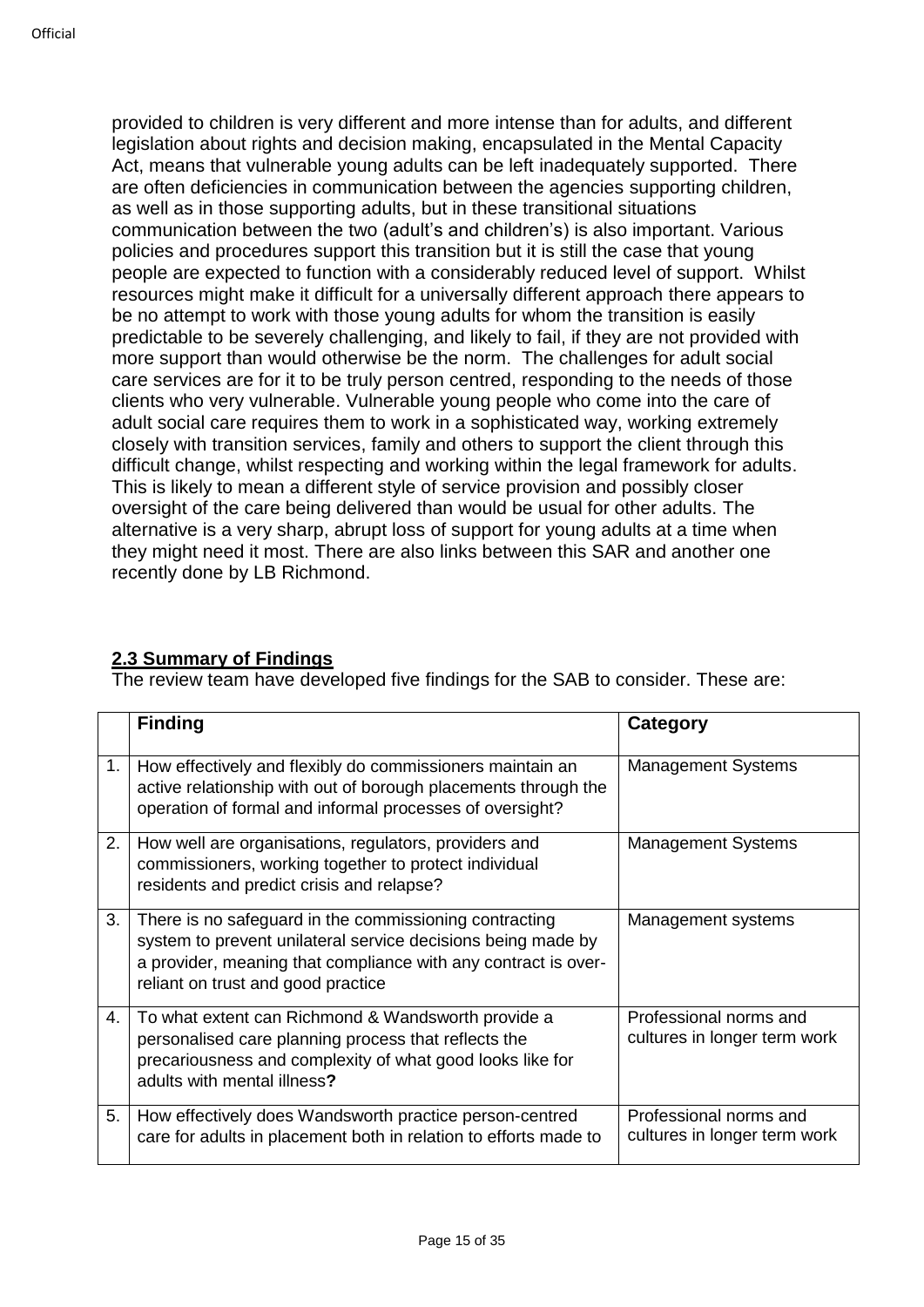| understand individual needs and how those needs are then |  |
|----------------------------------------------------------|--|
| recorded?                                                |  |
|                                                          |  |

#### **2.4 Finding 1 How effectively and flexibly do commissioners/ placement authorities maintain an active relationship with out of borough placements through the operation of formal and informal processes of oversight?**

#### MANAGEMENT SYSTEMS

This Finding looks at the the presence (or not) of mechanisms for oversight of placements that exist for commissioners, their quality and flexibility.

#### **2.4.1 How did the issue manifest itself in this case?**

When the initial placement was made the contact by LBW adult mental health services was only with the provider, as is standard practice. LBW adult mental health services allocated a placement review officer for the discreet period of the placement review. There were two other key agencies who were to have ongoing involvement in Sophie's care. The Leaving Care team and SWLStG. The 'receiving' NHS and social care partners (SWLStG) are not routinely contacted even when a client with high needs is being placed as the emphasis is on the contract and funding of the provider. In this case, the placement cost was very high.

There was no ongoing or periodic contact between all these agencies which meant that sometimes full use was not made of the knowledge and experience of those who regularly worked with and had a relationship with Sophie.

In this case when SWLStG had CPA meetings, neither LBW nor LBRuT social care were invited to the review meetings. This was not usual or good practice at the time. Additionally a placement review meeting was held with no other agency present, and outcomes of the Leaving Care meetings were not routinely shared with other than LL.

#### **2.4.2 How do we know this is an underlying issue and not something unique to this case?**

The Review Team and Case Group confirmed that no special consideration is given to young adults entering the care of adult mental health social care; a social worker is not allocated to them and placement reviewers operated for the discreet period of any one review. The Review Team confirmed it was not unusual for there to be no additional communication between teams on a routine basis when undertaking reviews/meetings to try and coordinate these in order to both maximise information sharing and planning to the benefit of the client. The Review Team considered that a similar pattern and issues applied to young adults with a learning disability.

#### **2.4.3 What is known about how widespread or prevalent this issue is?**

In Wandsworth, during 2015-2016, 8 young adults left children's mental health services, 7 of whom were placed out of borough. There were more young adults with a learning disability, 20, who were placed in an out of borough placement. The practice that was followed with Sophie is standard practice for all these placements, and the Reviewers do not consider this to be unique to Wandsworth.

#### **2.4.4 What are the implications for the reliability of the system?**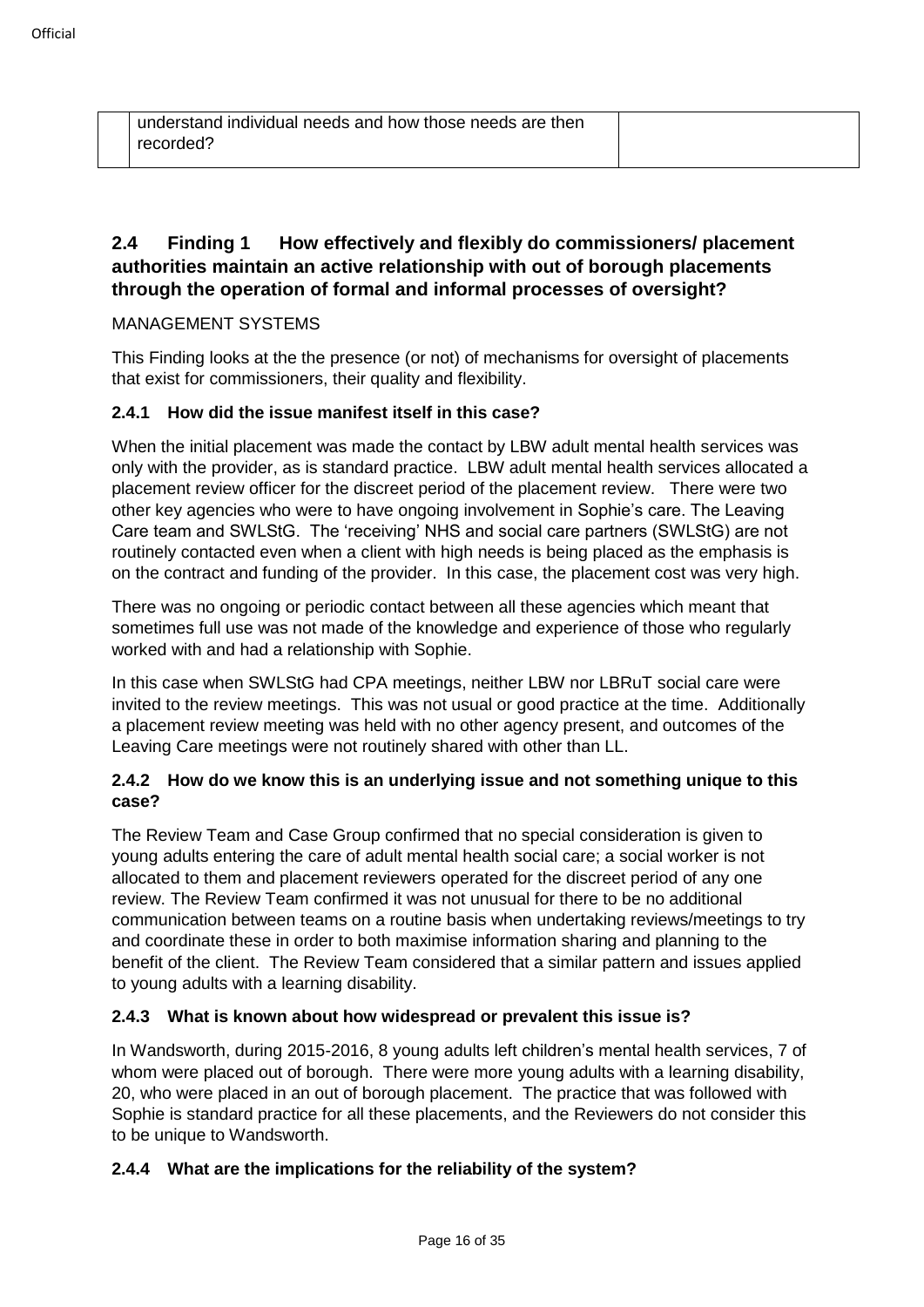The placing authority have a duty to their residents to make decisions consistent with their wellbeing, and to promote service-user led life outcomes. Without an active relationship with their resident, or contact with a local service fulfilling this role, placing authorities are less able to fully respond to the changing needs of their service user. The needs and experiences of younger adults may fluctuate greatly between review periods. The implication for the system is that as changes occur service users may be seen to still be at the level of ability seen at the last placement review.

Post-placement, the long-arm and sometimes inflexible nature of review mechanisms can mean placing authorities may not capture the changes in presentation of their clients. Different, perhaps more regular contact with these 'devolved' agencies could ensure a more holistic view of the setting.

#### **Finding 1 How effectively and flexibly do commissioners/ placement authorities maintain an active relationship with placements (out of borough and more widely) through the operation of formal and informal processes of oversight?**

#### **QUESTIONS TO THE BOARD**

- How would the Board like the future oversight of the transitional and medium term care in adult services of young vulnerable adults in out of borough placements to take place in order to aspire to the best outcome for the young person, that takes into account their changing needs.
- How does the Board gain assurance that when commissioning and contracting care agencies are discharging their duties under the Care And Statutory Support Guidance 2017 to 'regularly assuring themselves of the safety and effectiveness of commissioned services (para 4.19)

#### **2.5 Finding 2. How well are organisations, regulators, providers and commissioners working together to protect individual residents and predict and manage personal crisis**

#### MANAGEMENT SYSTEMS

For vulnerable young adults it is not unusual for several organisations and agencies to be involved in their care with different responsibilities. By working together they can better protect the young person and be in a stronger position to be able to predict times of crisis. This Finding focusses on the degree to which agencies and practitioners work preventatively to predict and alleviate personal crisis in service users, rather than simply react once it has happened. It links to findings 1 and 4

#### **2.5.1 How did the issue manifest itself in this case?**

An important part of effective mental health care is the assessment of risk and development of crisis and contingency plans that seek to understand signs and symptoms of relapse, and to predict and prevent relapse and personal crisis. At different stages in her life Sophie experienced relapses of illness, including paranoia, anxiety, and depression; which she exhibited through challenging behaviours, and acts of self-harm. Despite this risk management plans to both minimise the way unavoidable change/challenges were presented and discussed with her, or how she could be best supported in a crisis, were not developed.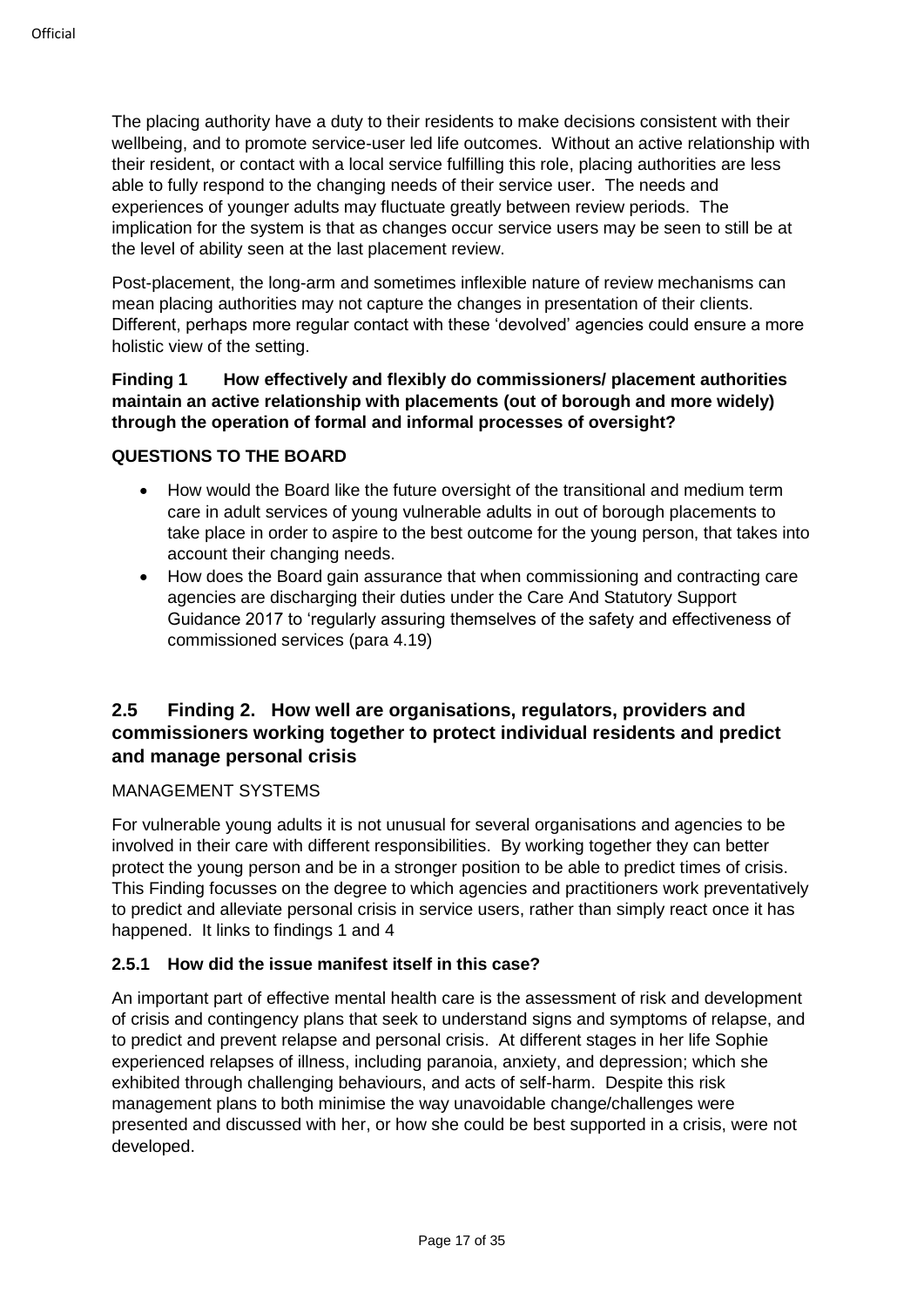Amongst the agencies and services supporting Sophie there was significant knowledge of the way she responded to challenge and change. In the early months of her stay at Lancaster Lodge staff had responded appropriately at times when she self-isolated or was feeling unwell. They were all working toward a mental health qualification and had regular clinical supervision where approaches could be considered. However, there was no record provided to the Review Team that indicated there was a risk management plan in place that specifically addressed moments of crisis, nor when and if information should be shared with others or escalated to LBW.

The placement review was a 'snapshot' based on previous patterns and history, there was no evidence of a comprehensive assessment undertaken; neither were there other agencies present at the review meeting; the Review Team considered this was usual, but poor, practice. This was a missed opportunity to identify the lack of comprehensive risk management plans that responded to Sophie's behaviours, and the specific and complex nature of her mental health and social communication difficulties.

It was predictable that when the need for her to move was identified due to the concerns raised about LL that this was going to be a difficult and challenging period for her. Despite this, there was no plan amongst the agencies about how the information should be shared and how she might be immediately supported. This resulted in her finding out at a multidisciplinary team meeting; predictably she was distraught at the news and immediately called her parents. Despite her clear distress there is no record of agencies trying to mitigate some of the impact that this had, or plan together how her move could be taken forward.

In a provider failure, the risk of relapse is very real, and the need for a proactive and anticipatory response could be predictable. The multi-agency network did respond to quality failings and complaints about LL. This same network could have anticipated that both the failure of the provider, and the coordinated action taken by agencies would have an impact on the service user group, and on their mental health. This was another missed opportunity of behalf of LBW to understand Sophie's needs and behaviours and predict and manage the risk that should would likely pose to herself.

Following on from the changes, other residents experienced crises and two were admitted to hospital following suicide attempts. The group had been a strong peer group and at this point there was only one other resident in the home; the impact of the loss of her friendship and support group was again predictably going to have an adverse impact on Sophie's mental health. Again, no discussion or planning took place around her likely support needs.

#### **2.5.2 How do we know this is an underlying issue and not something unique to this case?**

The tools used by LBW practitioners to conduct assessments do not routinely cover known behavioural risks and how these can be managed and mitigated, suggesting this is likely to be an underlying issue across all client groups in receipt of care, not just those most vulnerable, unless a particular professional thinks and behaves differently.

#### **2.5.3 What is known about how widespread or prevalent this issue is?**

What happened in this specific case was not considered to be unusual by the Review Team. As such, it can be predicted that the same issue could be presented for any service user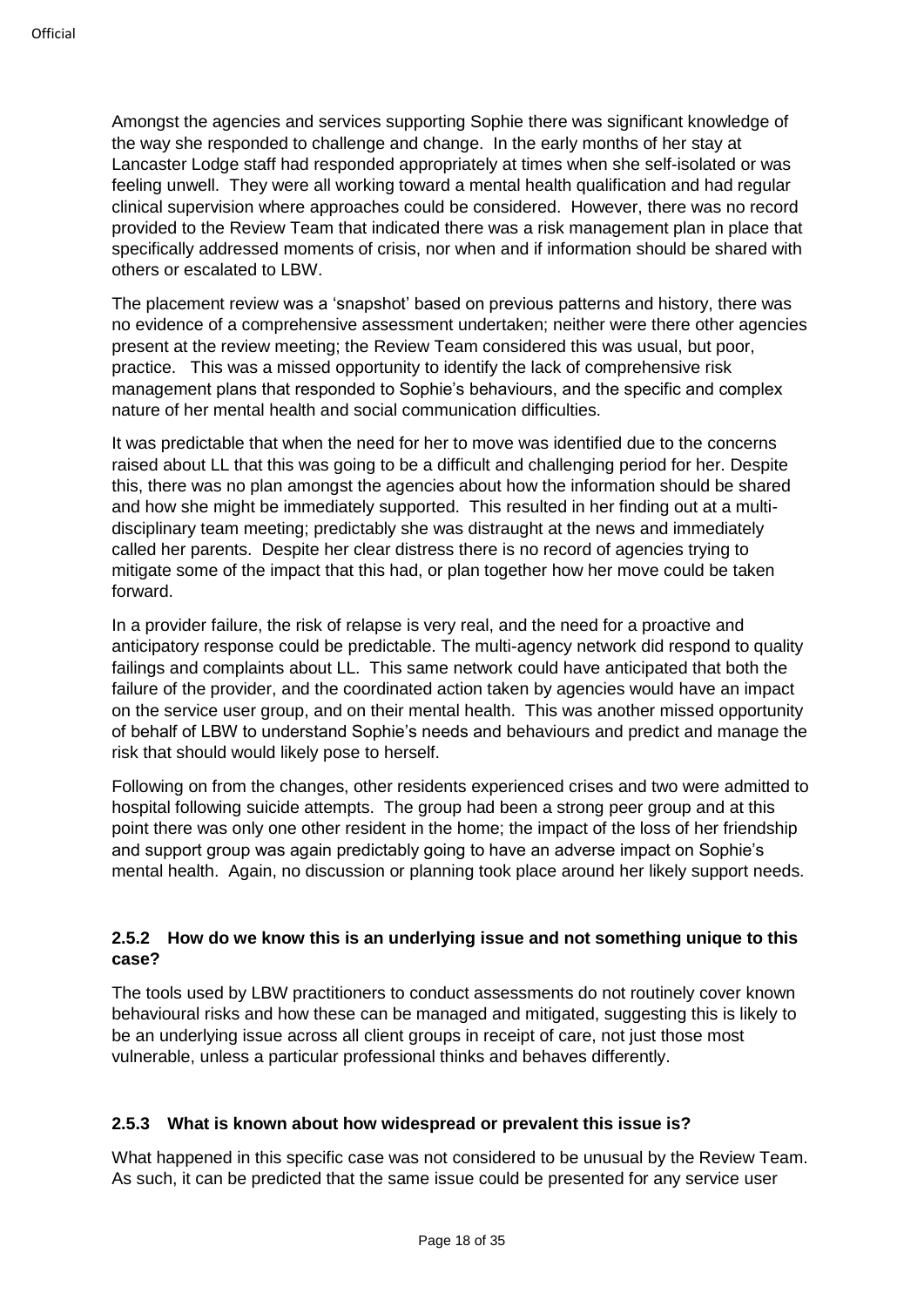who struggles with stability, for example people with dementia, experience of mental health problems, a learning disability, or young vulnerable adults. The numbers of residents who rely on support to function with more stability are difficult to predict but are likely to be large.

#### **2.5.4 What are the implications for the reliability of the system?**

The lack of a systematic multi-disciplinary individualised risk strategy for residents places them at unnecessary risk. Situations will inevitably arise that trigger crisis, if these are not explicitly discussed then are less likely to be responded to in a timely and appropriate way; in a worst case scenario, they can be inadvertently made worse in the way they are handled.

SWLStG Mental Health Trust were in the process of developing crisis collaborative plans that cover predictable risks and there management; this is now in place and would have been of use in this case.

#### **Finding 2. How well are organisations, regulators, providers and commissioners working together to protect individual residents and predict and manage personal crisis**

#### **QUESTIONS TO THE BOARD**

- If there is a value in individual risk analyses for every vulnerable adult how might such analyses be conducted and most effectively shared?
- How can the Board be reassured that health and social care providers apply crisis intervention theory and reflect on crisis experiences learning for future situations, putting in place a management plan that covers relapse and crisis management for vulnerable adults that is co-created with them and others of their choosing?
- What measures would the Board like to see in place that attempts to respond at the earliest possible stage in cases of provider failure?
- Where day to day risk management is delegated to residential or nursing providers how can statutory agencies be reassured that prevention of crisis and risk are key goals of longer term therapeutic interventions?

#### **2.6 FINDING 3. There is no safeguard in the commissioning/contracting system to prevent unilateral service decisions being made by a provider, meaning that compliance with any contract is over-reliant on trust and good practice**

#### (MANAGEMENT SYSTEMS)

Placing authorities (in this case LBW) have care placement agreements in place with the provider of care for their clients. Such agreements cover the nature of care to be provided and how it will be reviewed and managed. In placing clients, an authority attempts to best match a client with the provision and, due to the specialist nature of the need, placements can be made out of borough. This is often the case for young adults with mental illness and adults with a learning disability.

In LBW placements are not made with providers rated 'Inadequate' by the CQC. The CQC are the national regulatory body responsible for monitoring the overall organisational governance of providers.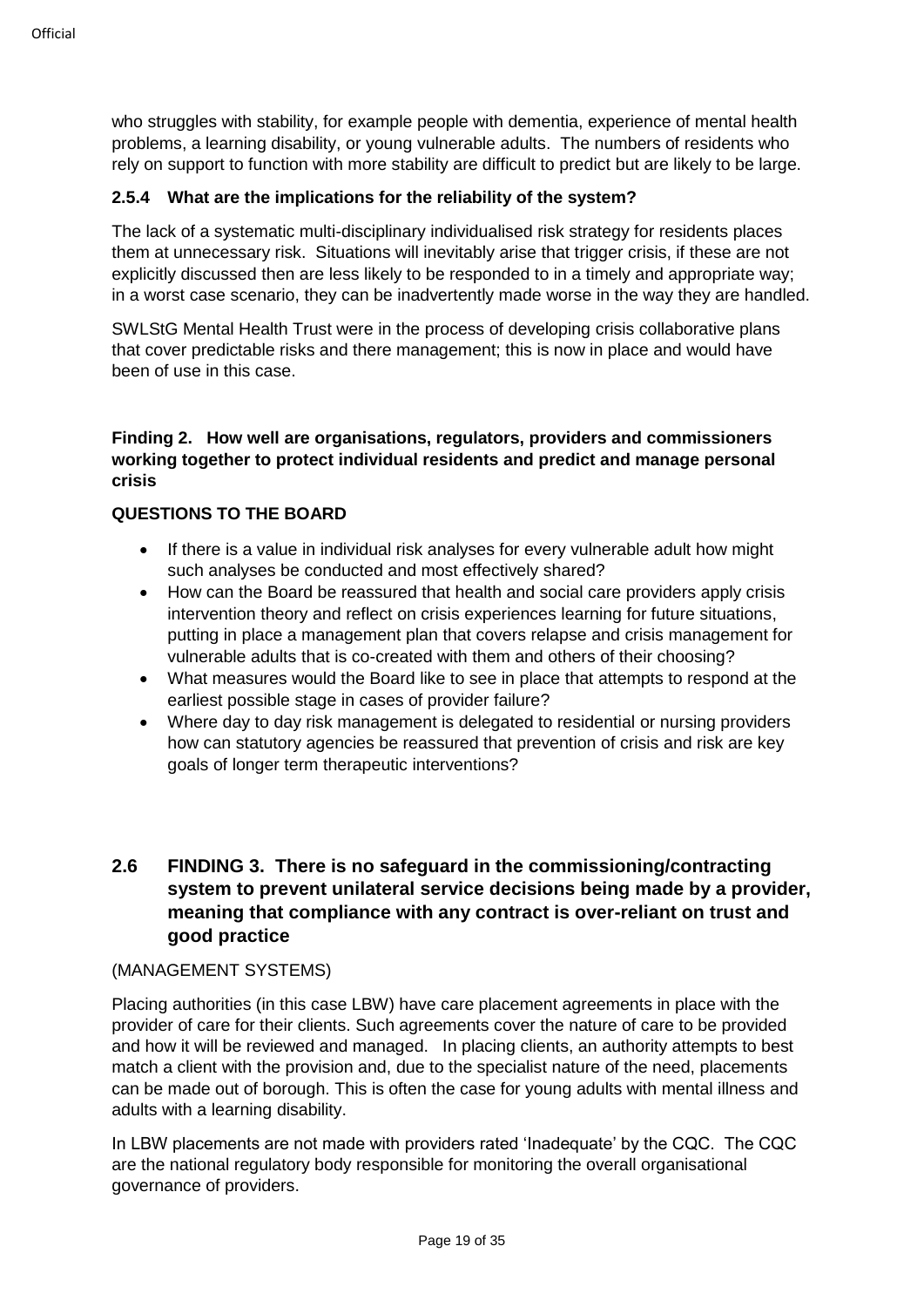#### **2.6.1 How did the issue manifest itself in this case?**

#### **What happened?**

Changes made by the RPFI Board of Trustees at Lancaster Lodge resulted in profound changes to the nature of care delivery. The changes related to provision of internal therapy and staff supervision, and resulting staff changes. RPFI's rationale was to ensure consistency with the ethos of service delivery espoused by RPFI. Neither the proposal to make changes nor the actual changes in care delivery were communicated to placing authorities, nor did any consultation take place about the potential impact on residents. In this case residents and families were aware of changes being proposed as there was discussion in the home but this was not relayed elsewhere, and other agencies did not have the degree of closeness to the clients that could have meant they would also have been aware of the changes and able to alert placing authorities. The Reviewers considered that the changes resulted in LL not being able to deliver on their service offer to the placing authorities.

Additionally, there were changes in the RPFI Board of Trustees, and for part of the period under Review the Board operated ultra-vires. It is not customary, or feasible within current resources, for placing authorities or regulators to continually check provider Board governance and this leaves potential malpractice going unnoticed; additionally, no staff members were aware of the changes to alert more senior staff to them.<sup>5</sup> There was discussion by staff in front of residents that there was an intention by the Board to change the focus of LL to a facility catering for the needs of people with Learning Disabilities. The placing authorities and other providers engaging with LL were unaware of these proposals.

#### **What was the consequence?**

The series of changes ended in a manager, highly respected by residents and families, leaving; within 4 weeks all but one staff member had also left. Although not required to, the leaving registered manager informed the CQC of the change, but not local commissioners. Within the next 5 weeks two managers had been appointed (the first leaving within 4 weeks); there is no evidence either had the skills or experience to manage the home, nor to deliver the necessary care to what was an extremely vulnerable group. The way the changes were implemented by RPFI, with no regard to the vulnerability of the residents, and no apparent comprehensive risk assessment, plus the lack of any safeguards in the system by the placing authorities, meant a vulnerable group of residents were left in an increasingly vulnerable state. Residents became anxious and stressed, there were 2 attempted suicides and Sophie took her own life.

#### **How was this able to happen?**

This was perhaps the biggest question the Reviewers were left with and the answer seems to be that the current governance process for contracts in LBW contains nothing procedurally to prevent a provider going ahead with a major change in direction. Rather, communication of such decisions is assumed to happen – there is no formal mandate within the contracting process to make sure that it does, making the system reliant on other kinds of practice safeguards.

• Every placement is reviewed: the process that LBW had in place for reviewing placements was (and is) an initial review, 6-12 weeks' post placement, and then

<sup>1</sup> <sup>5</sup> Following the events at LL the CQC have begun to review if stronger safeguards can be put in place; The Charity Commission are now aware of the changes.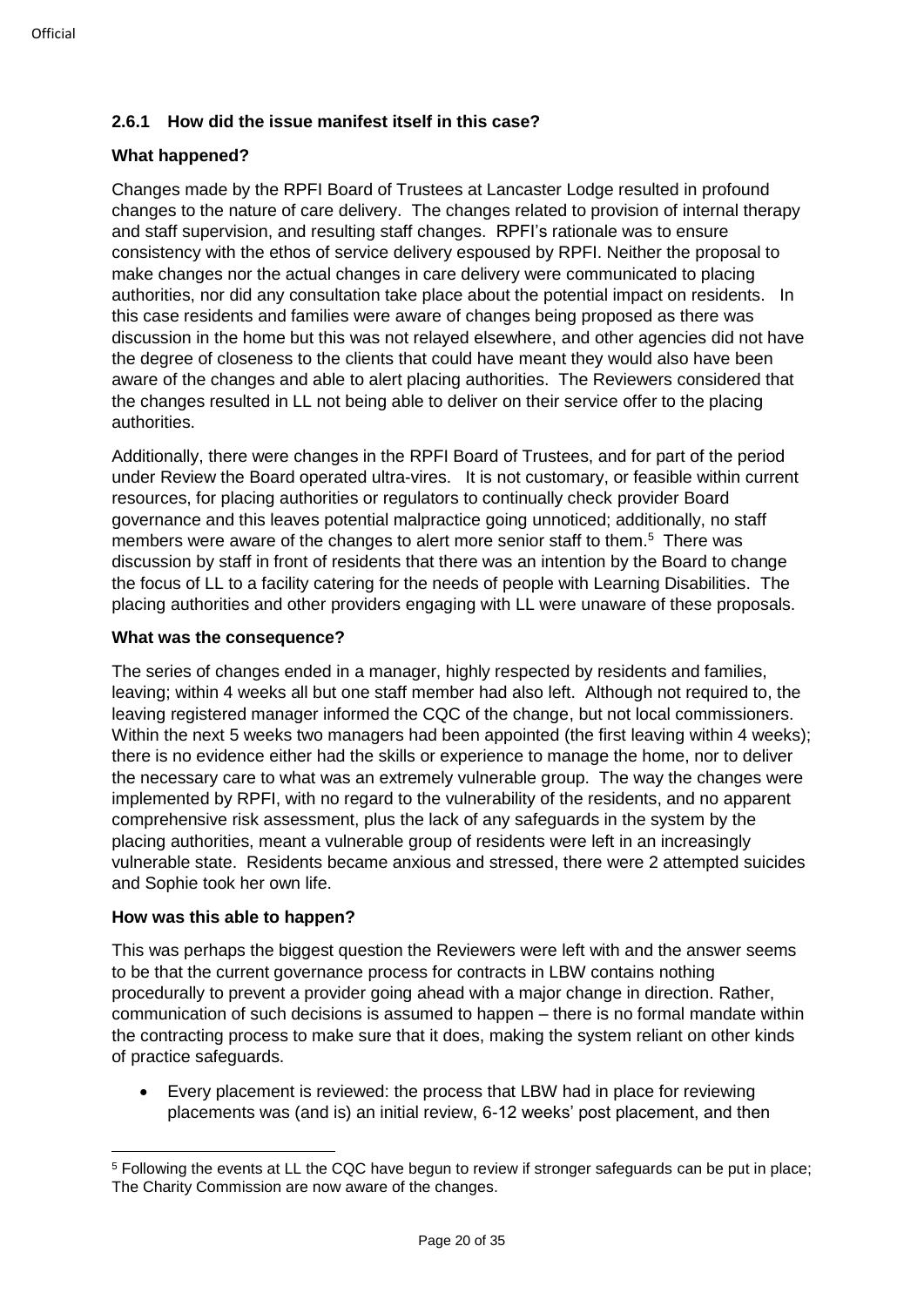yearly. In this case, the initial review took place at 12 weeks and a date for the yearly review set for the spring the following year (2017). Significant deterioration can happen within this year; in this case, the deterioration happened over two months.

- Concerns about a placement might also be communicated by members of staff from the placing authority who visit a client in a placement, both formally and more informally. LBW did not assign a social worker to Sophie in this case. Given the lack of an allocated Social Worker there were few instances of informal communication at an organisational level (with other organisations involved or the provider) or communication around Sophie that would potentially have offered an insight into workings of a placement. The Review Team understand it is standard practice not to assign Social Workers to residents in specialist high-cost placements, despite these being the most vulnerable clients in their care.
- Some placements might have outcome focussed care agreements. In these cases, the provider might feel they have the 'right' to change a method of delivery without recourse to the placing authority's knowledge or agreement. This was not the case in this situation.
- The ultimate arbiter of the quality of care being provided by a setting is the Care Quality Commission, but both regulatory and commissioning systems work to a routine and predictable pattern of contact with providers. Within the broad system of regulation and contracting there is nothing in place which provides an early warning system of when a provider is failing in such a dramatic way. In September 2015, the CQC had inspected Lancaster Lodge and rated them Good. Although RPFI managed other homes these catered for a different client group and, as there were no concerns about them, and in the absence of the knowledge of the significant failings of the Board, there was not the perceived need to make any additional checks. The failings of the Board have since been the focus of a CQC investigation.

In this situation, it was not until complaints were made to the CQC that LBRuT and subsequently placing authorities, including LBW, were made aware of the changes.

#### **2.6.2 How do we know this is an underlying issue and not something unique to this case?**

That such sweeping changes were able to be made by a provider without reference to or consultation with LBW as commissioning authority, service users or families is not something that is particular to this case. Different approaches can be taken - the Review Team noted that LBRuT have published procedures for managing safeguarding at an organisational level, including specific actions as part of outcome meetings to consider actions to monitor the safety of service users. In general, however, organisations follow standard practice around corporate risk. Once areas of poor practice or failure are identified agencies work together to share information, but there is little in the system to identify risks and manage these to pre-empt failure. The style of communication between commissioners (placing authorities), and providers consists of a standard formal contractual mechanism with no built-in relationships that might foster closer, more informal communication between the organisations. Neither is there a mechanism to access informal information about a provider in an ongoing way. The contractual process for spot placements is the same for all placements regardless of care group or registration activity; there is no discernment in the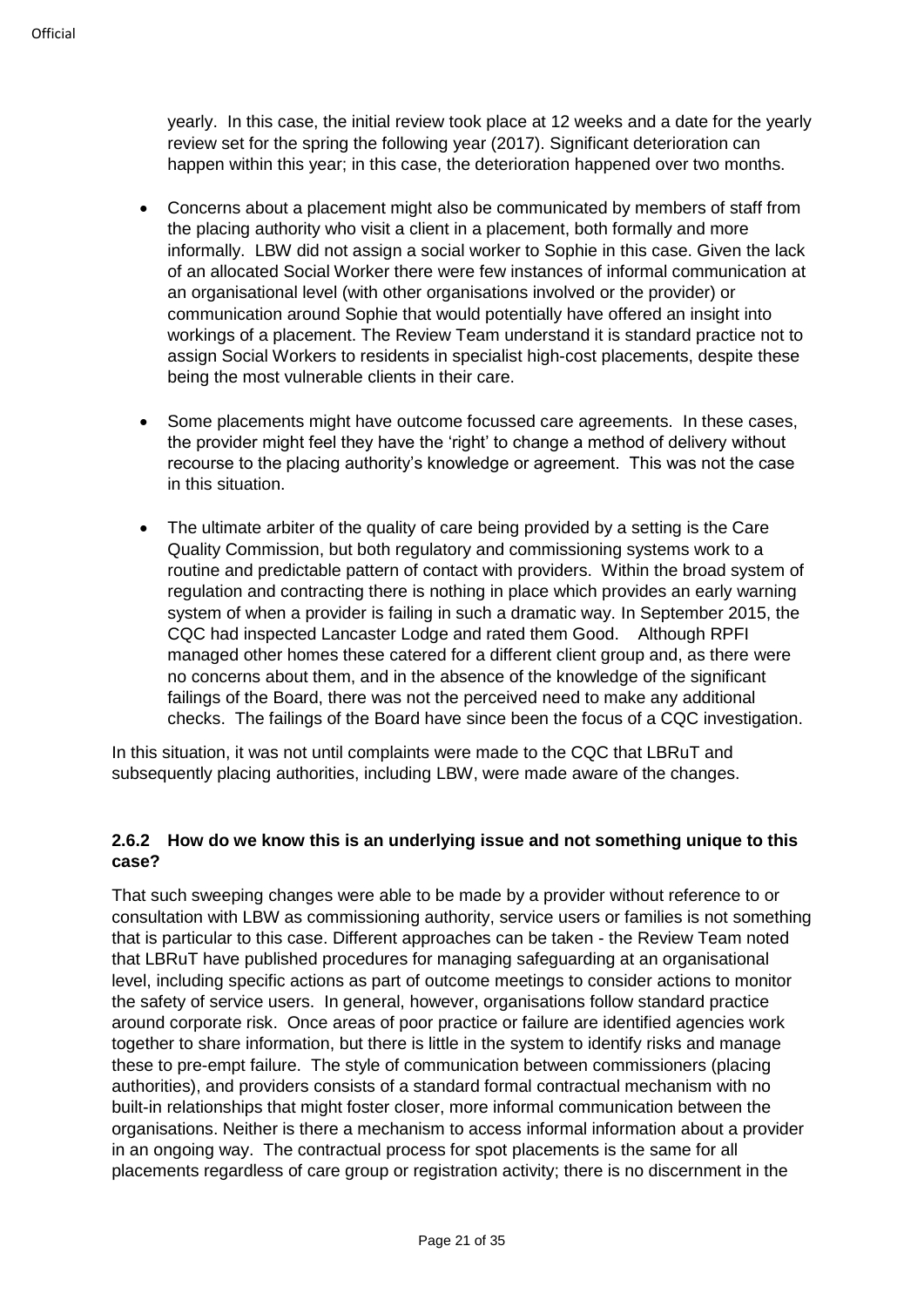system to highlight those who are more vulnerable (or whose needs may be more complex or subject to greater variation) and who may therefore benefit from additional or more frequent oversight. Service users are involved to provide intelligence and feedback on their experience.

Additionally, within placement agreements (contracts) there is nothing stating what should happen when a provider changes its operating model, rather there is an implicit expectation that providers inform commissioners/placement agencies of any changes to service delivery.

This is not helped by procedures around placement reviews which typically take place in isolation of other agencies or organisations.

#### **2.6.3 What is known about how widespread or prevalent this issue is?**

Commissioning arrangements are geared towards standard rather than exceptional circumstances, and toward placing people with less volatile and complex needs. Brokerage teams routinely exist to focus knowledge and skills of contracting and placements within one team rather than being dispersed amongst placement and review officers. At the time, LBW did not use a Brokerage service. There is an additional complexity in the system due to the shared funding of some placements between the NHS and LAs, as in this case. In cases such as these the governance arrangements between the relevant statutory agencies needs to be clear to identify communication and feedback in situations like this.

Out of borough arrangements are more likely for people with complex needs, who by definition can be more vulnerable and may require non-standard input. LBW contract team report that the number of out of borough placements made for adults aged 18-25 with mental illness in 2015-2016 was 7, out of a total of 8 out of borough placements. The number of out of borough placements made for people with a learning disability in 2015-2016 was 20, out of a total of 25 placements. These figures do not change substantially year on year.

The pattern of placements is not different in Wandsworth than in other local authority area in England therefore it is likely that this has a wider significance.

#### **2.6.4 What are the implications for the reliability of the system?**

The absence of safeguards preventing unilateral change allows practice that is primarily driven by organisational needs, at the expense of person centred care. This situation might be able to occur more easily where providers are out of borough as there could be fewer informal channels of communication, nonetheless is arguably pertinent to all placements. This presents a huge challenge to commissioners, who need to ensure that their clients receive services that are both in their interests and lawful, while at the same time being aware of the very real financial pressures that exist on all forms of service delivery. Under these circumstances, we would argue that discussion and consultation between all parties is desirable to ensure any needed changes are in the clients' best interests and maintain the integrity of the service offer

**FINDING 3. There is no safeguard in the commissioning/contracting system to prevent unilateral service decisions being made by a provider, meaning that compliance with any contract is over-reliant on trust and good practice**

#### **QUESTIONS TO THE BOARD**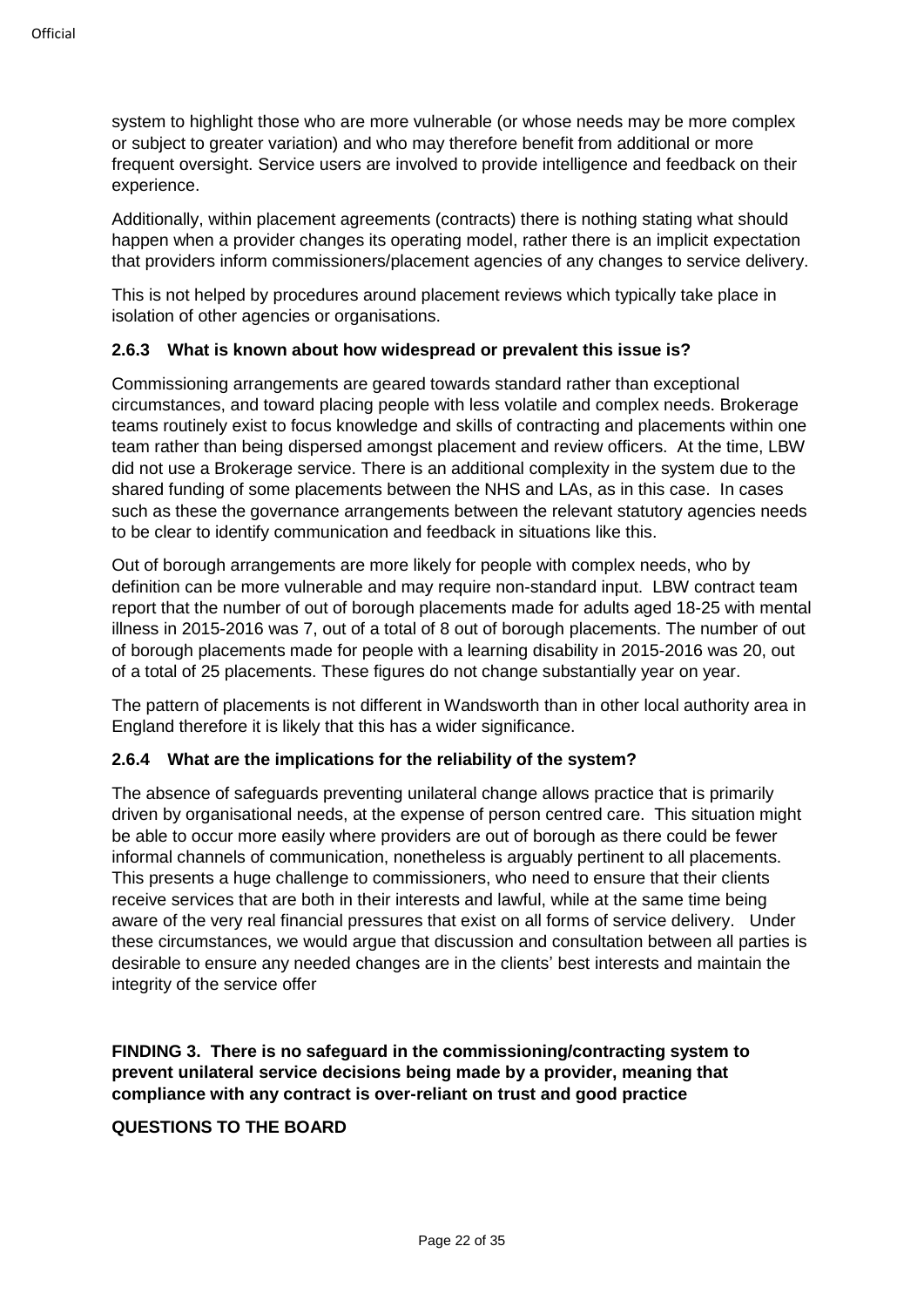- How can Health and Social Care commissioners gain intelligence about the organisational circumstances of local providers, in order to better gain advance notice or warning as they enter periods of organisational or service change?
- How can the Board be assured that contracting arrangements contain robust safeguards that prevents providers from unilaterally changing the mode of service delivery?
- How can the Board be assured that the procedures for managing safeguarding at an organisational level taken into account the additional risk presented to residents from provider failure and actions of the multi-agency safeguarding system?
- How does the Board want to assure themselves that host authority responsibilities are sufficiently understood and shared in cases of provider failure?

#### **2.7 Finding 4: To what extent can Richmond & Wandsworth provide a personalised care planning process that reflects the precariousness and complexity of what good looks like for adults with mental illness?**

#### PROFESSIONAL NORMS & CULTURE in LONGER TERM WORK

Effective person-centred transition planning is essential to help young people and their families prepare for adulthood. Effective person-centred planning should support relapse prevention and crisis contingency planning, seeking to understand what 'good looks like' for the individual. The aim is to support individuals to identify and pursue their goals, while being self-aware about crises and periods in their life when they are 'unwell'.

#### **2.8.1 How did the issue manifest itself in this case?**

This case offers two contrasting examples of personalised care being provided to Sophie, one in a period of organisational stability and the other in a period of organisational crisis. There was a good Pathway Plan in place for Sophie however there does not seem to be a comprehensive care plan that covered all areas of Sophie's treatment and care during times when she was well and in relapse.

During her time at LL Sophie experienced times of stability and achievement as well as times of emotional adversity.

During her stay in LL Sophie did well when she was 'held' in a structured environment. She formed close bonds with the other women at the placement. Her Pathway Plan provided her with access to support and an environment tailored around her resulting in a rise in her selfesteem and confidence. Her parents reported that she was doing things that they didn't ever think she would be able to do. Her family were part of her life and she spent successful nights away with them, as well as day outings. 'Good' for Sophie was characterised by structure and routine, personalised-care, and empowerment and control over her life, choices and decisions.

When life was harder for Sophie she self-isolated and at times self-injured, or had suicidal, thoughts and urges. These occasions were picked up by LL staff who then changed the risk rating, and a record made in the daily log. The plans in place did not state how Sophie would like to be supported during difficult times, emotional crisis or in the event of relapse in her mental health condition. The approach taken to risk management often appeared disempowering and paternalistic, rather than collaborative and person-centred. Two examples of this are: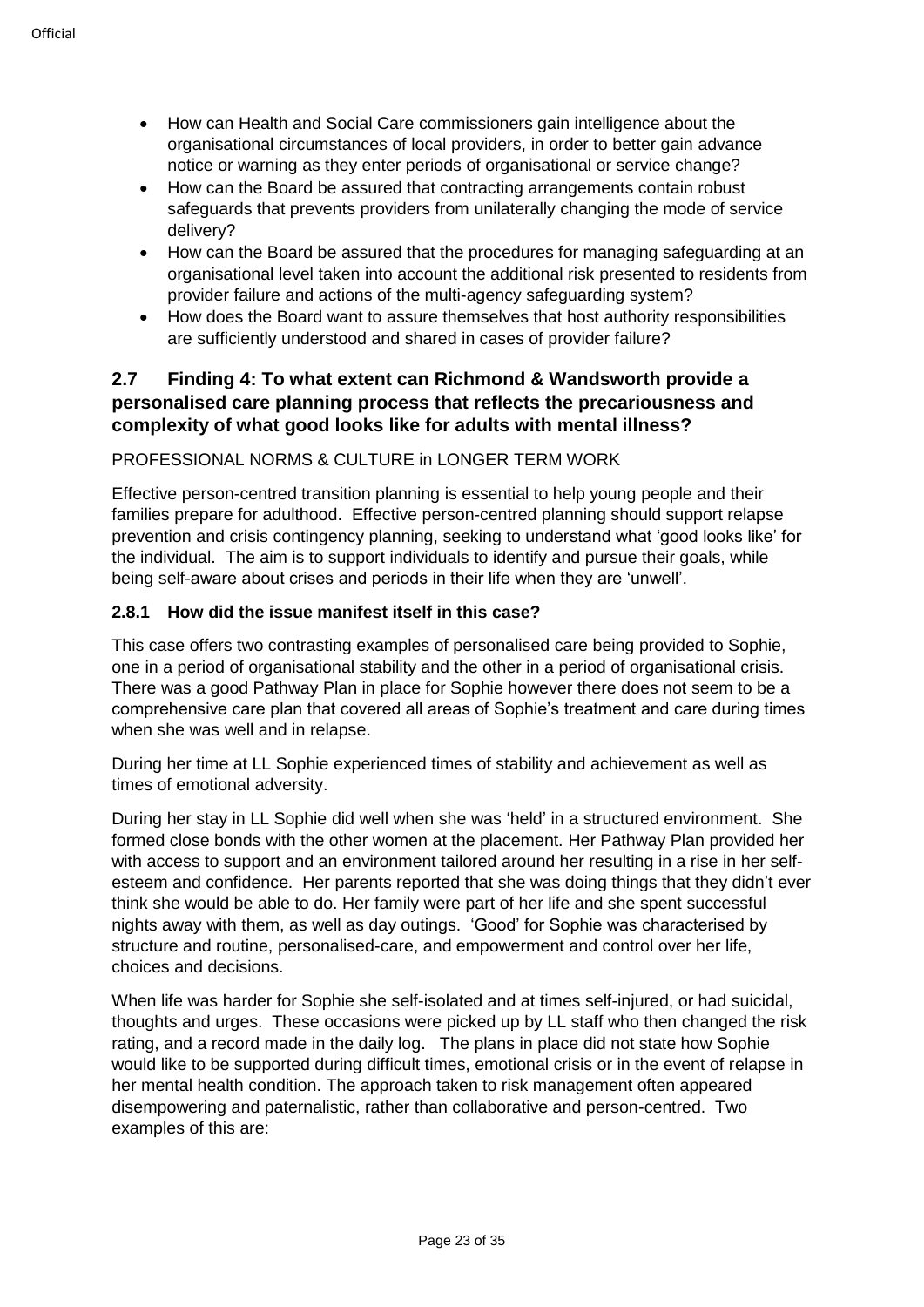On one occasion when the LL team thought she was 'tonguing' her medication they crushed her pills. This ran contra to the Mental Capacity Act 2005, and the legal framework for dispensing medication.

It was also recorded that Sophie did not go out without being accompanied by a staff member as she was sexually vulnerable. Although it is not clear from this whether she was ever prevented from going out (directly or through behavioural consequence) if this had been the case it would again have been a violation of her rights.

In both these situations staff clearly thought they were doing what was in Sophie's best interest, however, they did not have a documented discussion with her agreeing to this, nor, if she lacked capacity in this area, the comprehensive assessment of her mental capacity and Best Interests decision-making required under the Mental Capacity Act 2005.

These two situations could have been helped if prior to a crisis arising staff had discussed with Sophie, and, given her young age, ideally her family.

When the staff in the home were seriously concerned about her mental state a phone call was made to the emergency team who advised that she be taken into hospital; this was misunderstood and she remained in the home. Again, if a plan had been agreed between the treating team and provider about how a relapse like this should be responded to (how and when to escalate concerns) then the course of action would have been absolutely clear and not open to interpretation.

#### **2.7.2 How do we know this is an underlying issue and not something unique to this case?**

The Review Team did not consider that practice in this case varied from usual practice, neither was LBW practice around care planning unusual or specific to this case. Many young adults with mental illness or a learning disability will have complex presentation that needs a flexible and well planned response for periods when they are well and when in crisis. The care planning, therefore, should cover in advance both of these situations explicitly for when the client might be in extreme stress and not able at the time to fully articulate their wishes. In this way preplanning with clients would provide providers and practitioners with the information, knowledge and permission to work in ways that differ from occasions when the client is well.

Material put forward to the review by LL suggest that they considered that the staff in post were sufficiently skilled and knowledgeable to manage and support the level of need being presented. Given Sophie's ultimate death and the attempted suicide of two other residents could suggest that they either under-estimated the skills required, or the level of client need. This is the only therapeutic home for adults with mental health illness that RPFI run.

The Leaving Care team report that a frequent issue for leaving care clients is what agencies might need to share with family and they record this in the pathway plan; a routine part of the plan is to discuss strengths and concerns and how to respond to these. It appears that neither the Leaving Care Team nor adult social care routinely discuss with residents the nuances surrounding decisions to involve family and loved ones.

#### **2.7.3 What is known about how widespread or prevalent this issue is?**

In a recent study of 27 Safeguarding Adult Reviews across London, the lack of personalised care was drawn out as a learning theme, including in one case the focus on the operation of organisational systems over personalisation (Braye & Preston-Shoot, 2017). The same report highlighted significant learning about the failure to properly deploy the Mental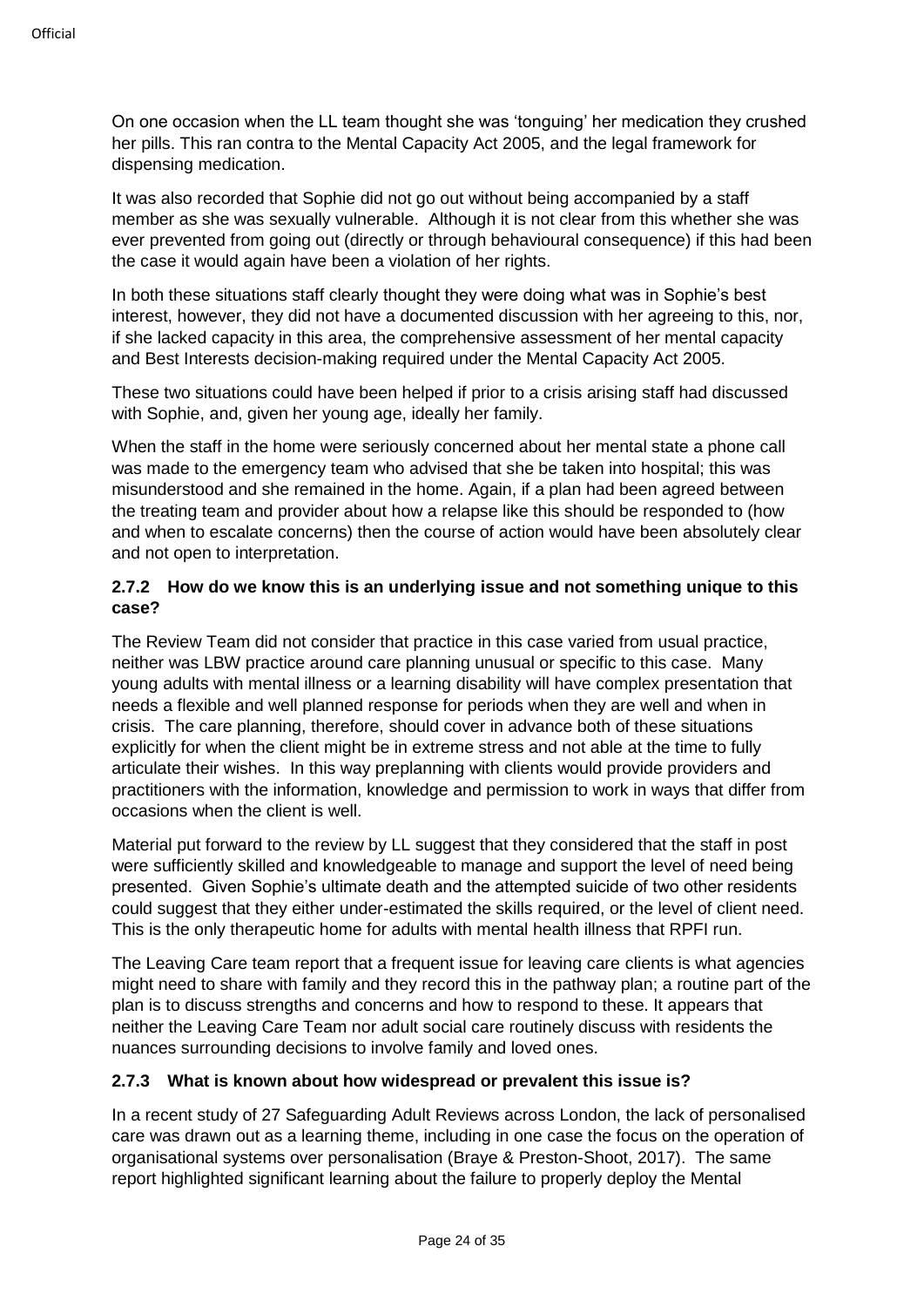Capacity Act 2005 framework, with assessments being omitted or poorly performed, and best interests decision-making lacking. Good practice was identified when agencies worked together with the individual firmly at the centre of decision-making.

The numbers of LAC in transition are very small and Sophie was one of a very few young people leaving care with mental health issues in 2015. Therefore, although the numbers are small, the impact of faults in the system on these residents is extremely significant.

#### **2.7.4 What are the implications for the reliability of the system?**

By its nature treatment and care delivery for young adults with mental health illness are complex and precarious. The lack of a comprehensive care plan that covers all aspects of a resident's needs, for when they are both well and in relapse, can result in their vulnerability being increased due to inappropriate decisions being made and or left to chance. In the absence of a clear plan decisions and actions can be taken which can be contrary to the clients wishes and or outside any legal framework.

#### **Finding 4: To what extent can Richmond & Wandsworth provide a personalised care planning process that reflects the precariousness and complexity of what good looks like for adults with mental illness?**

#### **QUESTIONS TO THE BOARD**

- How will the Board be assured that there are comprehensive processes in place to support residents when they are in times of crisis and when they are well in order to provide an all-round 'good' experience of care?
- How can the Board and member organisations best support and work with young people to reflect the nuances around family members' involvement in their care and life?

#### **2.8 FINDING 5 How effectively do Richmond and Wandsworth practice person-centred care for adults in a placement, both in relation to efforts made to understand individual needs and how those needs are then recorded?**

#### (PROFESSIONAL NORMS/CULTURES – LONGER TERM WORK)

This Finding picks up a number of issues identified in the previous one and elaborates on the implications for person-centred care for individuals receiving care in formal placements.

Regulation 9 of the Health and Social Care Act 2008 (Regulated Activities) Regulations 2014 concerns the provision of person-centred care; it is one of the things that the CQC look for when they inspect a provider. The intention of the regulation is to make sure that people using a service have care or treatment that is personalised specifically for them. Providers must take action to make sure that each person receives appropriate person-centred care and treatment that is based on an assessment of their needs and preferences. They must work in partnership with the person, make any reasonable adjustments and provide support to help them understand and make informed decisions about their care and treatment options, including the extent to which they may wish to manage these options themselves.

#### **2.8.1 How did the issue manifest itself in this case?**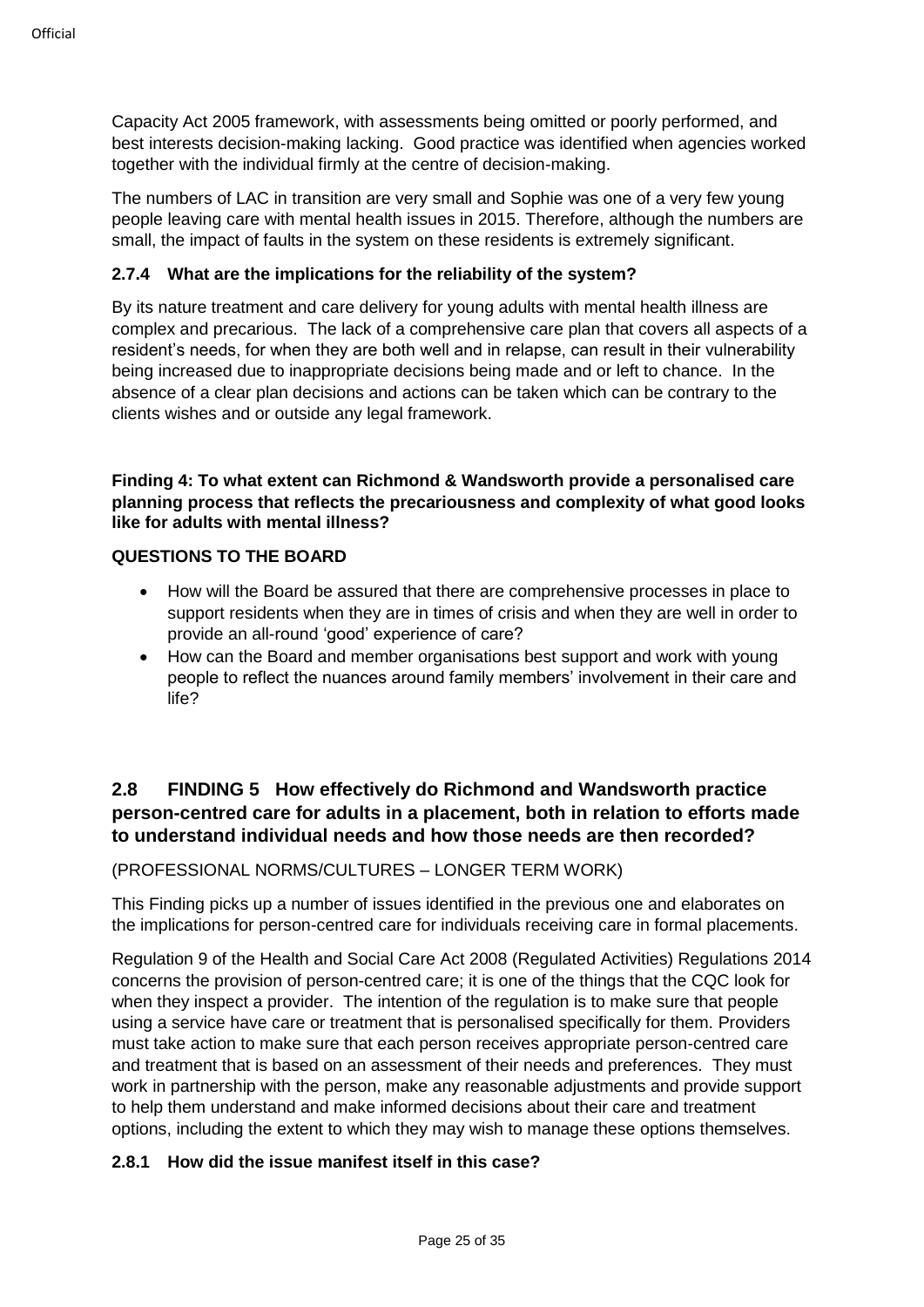The quality of care provided to Sophie when she was under 18 and legally a child was good: her needs were well documented by LBW Children's Social Care; the diagnosis of atypical autism was made and evidenced to ensure her communication needs were considered. The Leaving Care Team worked with her to develop Pathway Plan which was comprehensive and tailored to her needs including vocational work and Recovery College. This was good practice. The degree to which the quality of her person-centred care changed once she became an adult is best illustrated by focussing on two events:

a) Her transition to adults' services

Sophie moved to Lancaster Lodge without prior visits to the placement before her moving date, or, other than her Leaving Care PA, continuity of contact from professionals who knew her during the first month of her placement. Despite the clear notification of her diagnosis of atypical autism, LBW adult mental health services reported being unaware of this as commissioners of her placement. It is not clear why they were unaware as the Review team confirmed it is routine practice for a summary of a client's needs to be provided during the transition to adults' services. Usually, it would be the social worker's role to coordinate information from all sources, however, Sophie was not allocated a social worker, although she was allocated a care coordinator through the SWLStG NHS trust. There is no record of contact between agencies to build a picture of her progress and wellbeing through transition to her life in Lancaster Lodge, neither did there appear to be a care plan, separate to her Pathway Plan, which could have provided a reference point to include all aspects of her care. The benefits of a CPA approach were not fully utilised through the development of a shared plan, incorporating or referencing the Pathway Plan, to support Sophie and the agencies that supported her to deliver comprehensive and coordinated care.

At the first placement review meeting held by LBW neither the Leaving Care team nor the care co-ordinator from SWLStG Mental health trust (who provided her mental health care) were invited, thus missing an opportunity for LBW, as commissioners, to gain from the experience and insight of other's knowledge of her. In the days either side of the review meeting she received visits from the Leaving Care PA, and separately a staff member from Thornby Hall – her previous placement as a 'child'. Her Leaving Care PA particularly would have been an important person to have included in any review a she had been working with Sophie for some months.

b) The point at which concerns about Lancaster Lodge became known; February 2016 onwards

This was the stage at which the decision was made for Sophie to move without her being involved in this, told about it before her family, or being discussed with other agencies which were working with her and knew her well. The placement review officer spoke with her parents, against her previously expressed wishes, and at no point was an advocate offered to her to help her better communicate her wishes and needs.

The lack of communication at this point between the provider, mental health trust care coordinator, Leaving Care PA and placement review officer meant that insight and knowledge about Sophie within the system was not maximised as would be good practice for a vulnerable adult. It would be more essential than ever that at this time great care was taken to get to know Sophie and ensure that she was at the centre of her care plan, involved in its production and delivery. Although this did appear to be the case for her Leaving Care Pathway Plan there did not appear to be a separate care plan developed by LBW adult social care and therefore no communication took place between the two.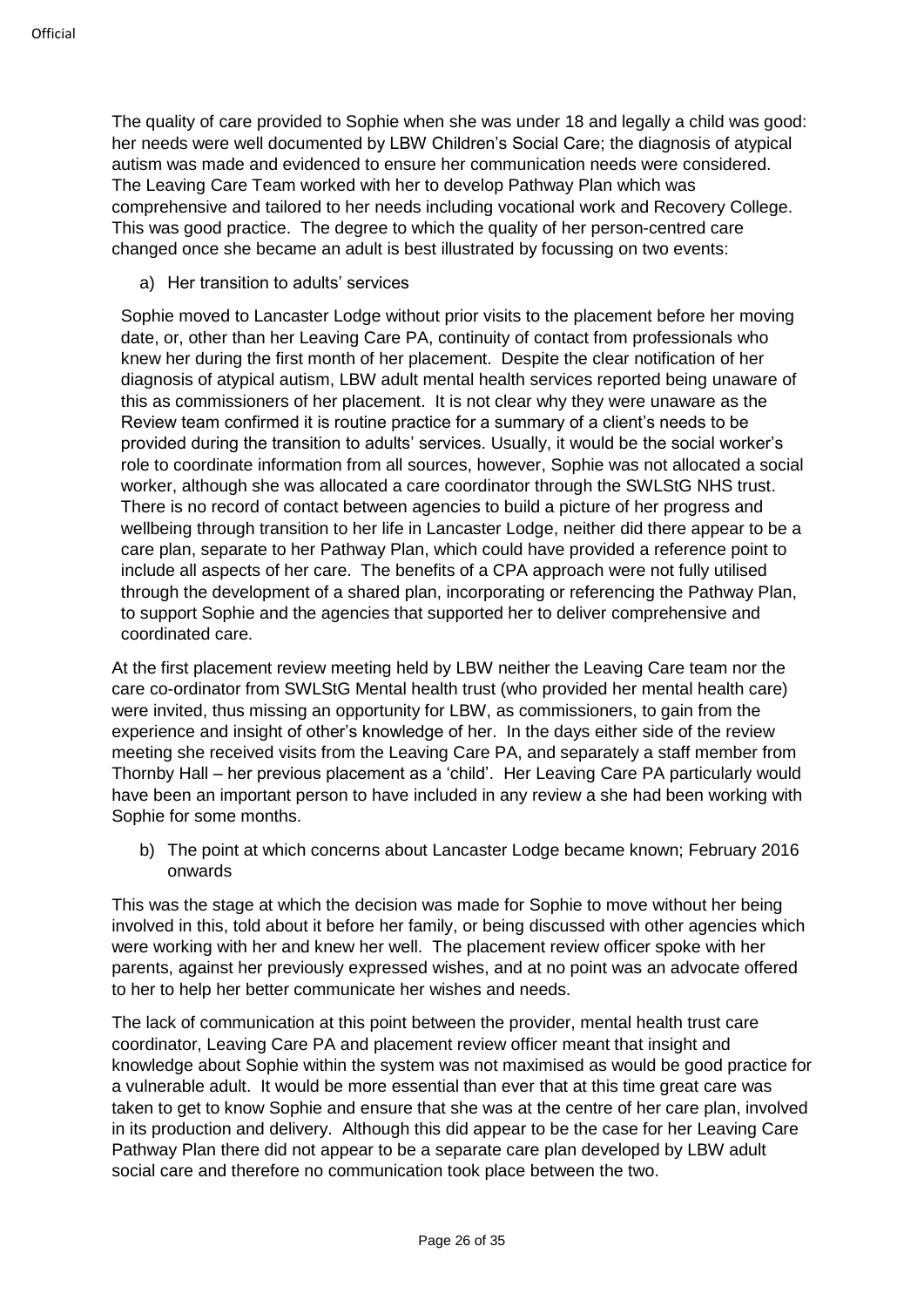Finding 2 also raises the more general concern about the requirement to provide personcentred care to every individual in the placement given the organisational decisions that were able to be taken.

#### **2.8.2 How do we know this is an underlying issue and not something unique to this case?**

In the context that most service users struggle with child to adult transitions it is not surprising that the most vulnerable children/young adults find this time even more difficult, specifically those who have been in residential care for a few years. The Leaving Care team told this review there are a number of people in their care who go on to 'get lost' in the system as they move to adult services; this applies to both young adults with learning disabilities and mental health needs.

The Review Team confirmed that it is not standard practice to offer formal advocacy to young adults like Sophie despite the inherent challenges with informal/family advocacy for young adults trying to gain independence from their parents and family. If formal advocacy through a commissioned organisation was not available then informal advocacy, through a worker who she had a strong relationship with, could have provided her with extra confidence and support to engage with other agencies. The Leaving Care team offer advocacy leading up to the placement, however this is not continued with post placement.

#### **2.8.3 What is known about how widespread or prevalent this issue is?**

This pattern of practice is not unique to Wandsworth and therefore it can be assumed that it occurs elsewhere.

The numbers of children in care who transition with MH or physical disabilities in a year and the numbers of children with physical disabilities who transition to adult services per year are few. Although these are not 'large' numbers they do represent some of the most vulnerable young adults within the state's care.

Chapter 16 of the Care and Support Guidance (Department of Health, 2017) provides guidance on transition to adult care and support. Paragraphs 16.1 and 16.2 emphasise the importance of effective person-centred transition planning, recognising the stresses of change, and stating that this period of a person's life "should be full of opportunity" (Department of Health, 2017). Transitional assessments are legislated for in section 58 of the Care Act 2014 and are a legal requirement for Local Authorities under certain circumstances.

Chapter 10 of the Care and Support Guidance to the Care Act 2014, provides guidance on when and how to undertake care and support planning. Central to this approach is the involvement of the person and the existence of a plan that provides detail about what needs are to be met, and how they will be met. The Care and Support Guidance also recognises that the issue of failure to provide effective planning has historically been widespread (Department of Health, 2017).

#### **2.8.4 What are the implications for the reliability of the system?**

When delivered appropriately a person-centred care plan offers young people like Sophie the best opportunity and chance they have to function to their full potential. Operating in an environment where care delivery is devolved adult social care must ensure that the care plan is clear and providers are held accountable for its delivery. Conversely where this is not present, as in this case, this opens up the dangers and risks in the system.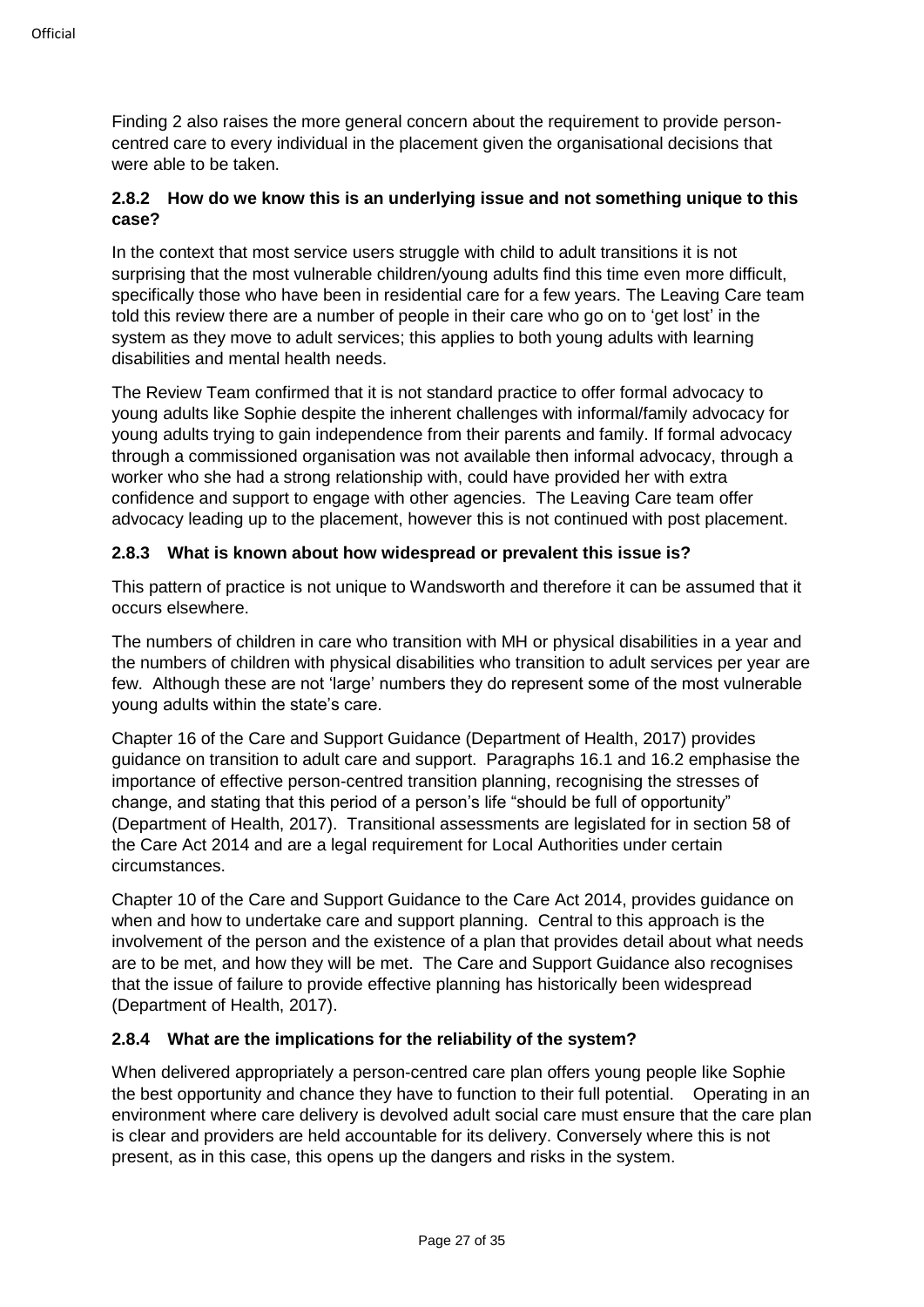**FINDING 5 How effectively do Richmond and Wandsworth practice person-centred care for adults in a placement, both in relation to efforts made to understand individual needs and how those needs are then recorded?**

#### **QUESTIONS TO THE BOARD**

- How can the Board support Local Authorities to complete transition assessments that are as robust for young people transiting from institutional care to institutional care, as they are for children living independently?
- How can Health and Social Care Authorities support person-centred care planning for vulnerable individuals in residential or nursing care?
- How can the Board support a standardisation of assessment process that supports personalisation and a recovery approach to care planning for individuals receiving residential home care and encourages learning and sharing across agencies?
- How can the Board explore the barriers to the use of advocates with young people transitioning to adults services, what they are and how they might be overcome?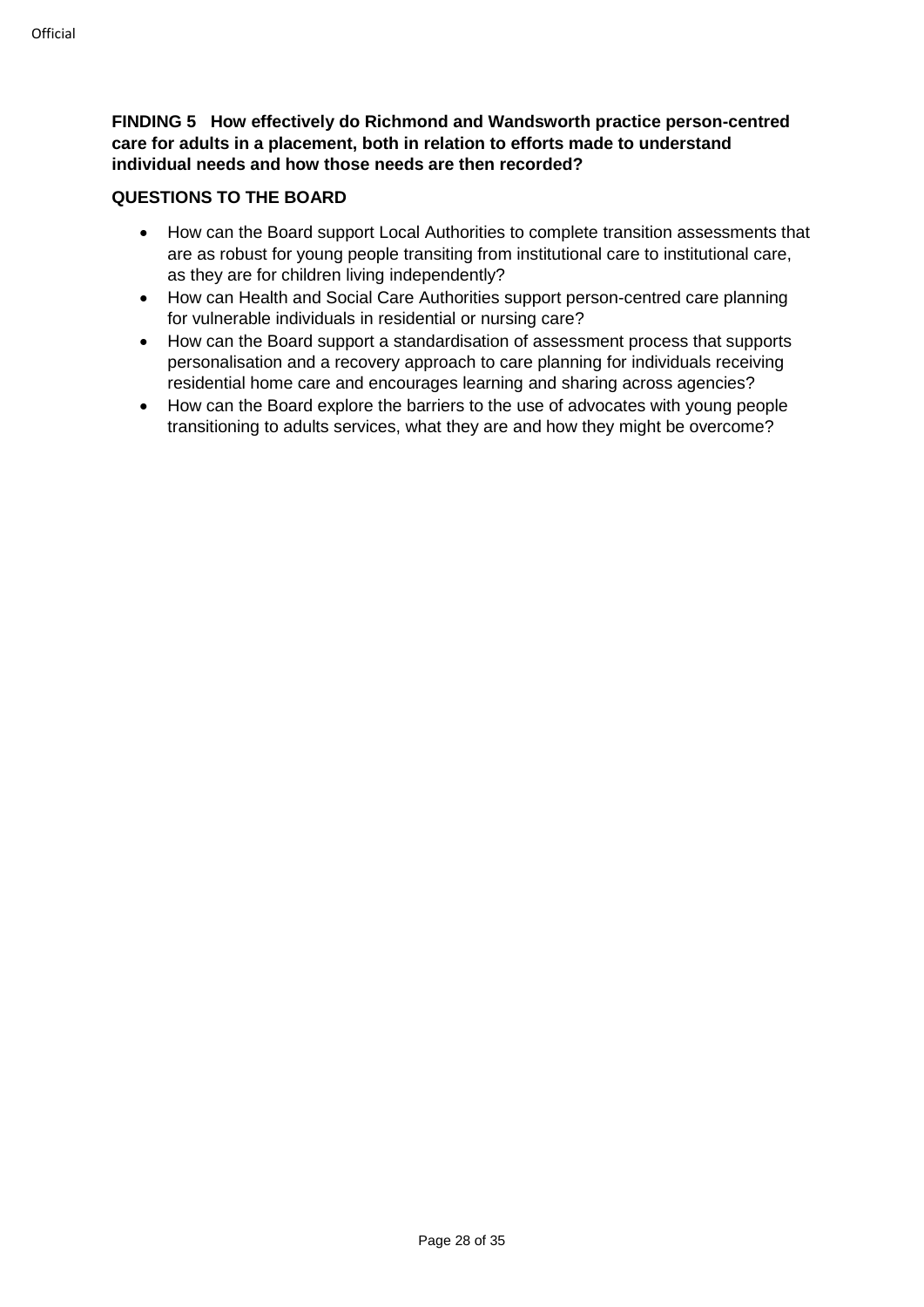## **3.0 Appendices**

#### **3.1 How the** *Learning Together* **review process was undertaken in this SAR**

The *Learning Together* methodology can be used flexibly to provide bespoke proportionate reviews to gather and analyse the data and then develop the appraisal of practice and the findings. How the key components of the methodological heart were undertaken in this SAR:

- Generating the 'View from the Tunnel' from the data provided by front line staff to reduce 'hindsight bias' and generate a more complete understanding of what happened and why. In this SAR that phase of the process was undertaken by front line staff who were directly involved in the management of the case (including practitioners and commissioners) and their immediate line managers at the one day *Learning Together* Workshop.
- Analysing the data using 'Key Practice Episodes' to 'chunk' up the timeline, to appraise the practice of the professionals and to understand what the contributory factors were. In this SAR that phase of the process was undertaken by front line staff, their managers and members of the Review Team at the one day Learning Together Workshop. The analysis and appraisal work was then developed further by the Lead Reviewers and written up in the Appraisal of Practice, with input from the Review Team.
- The 'Window on the System' the generic findings which provide a window on the local safeguarding system, is generated through the analysis of learning from the specific case, in order to tease out which pieces of learning have a broader application. This phase of the review was undertaken by the Lead Reviewers and the Review Team. It was begun during the one day workshop and then developed further in a separate meeting of the Lead Reviewers with the Review Team.

| <b>Richmond SAR Process - Key Meetings</b> |                                                                                                             |                                                                                                |
|--------------------------------------------|-------------------------------------------------------------------------------------------------------------|------------------------------------------------------------------------------------------------|
| <b>Date</b>                                | <b>Key Activity</b>                                                                                         | To achieve                                                                                     |
| 27.09.17                                   | SAR training session for SAB members, local<br>front line staff and managers                                | Familiarity with the SCIE Learning<br>Together model                                           |
| 10.10.17                                   | Learning Together SAR Workshop for frontline<br>practitioners and managers directly involved in<br>the case | Gather and analyse case data                                                                   |
| 07.11.17                                   | SCIE independent supervision session for<br><b>Lead Reviewers</b>                                           | To quality assure and support<br>development of appraisal of<br>practice and emerging findings |
| 13.11.17                                   | Meeting of Lead Reviewers and Review Team                                                                   | Verify developing analysis of<br>practice and input to emerging<br>generic findings            |
| tbc                                        | Lead Reviewers facilitate SAB Findings<br>Workshop                                                          | To share findings with SAB and<br>facilitate development of SAB<br>action plan                 |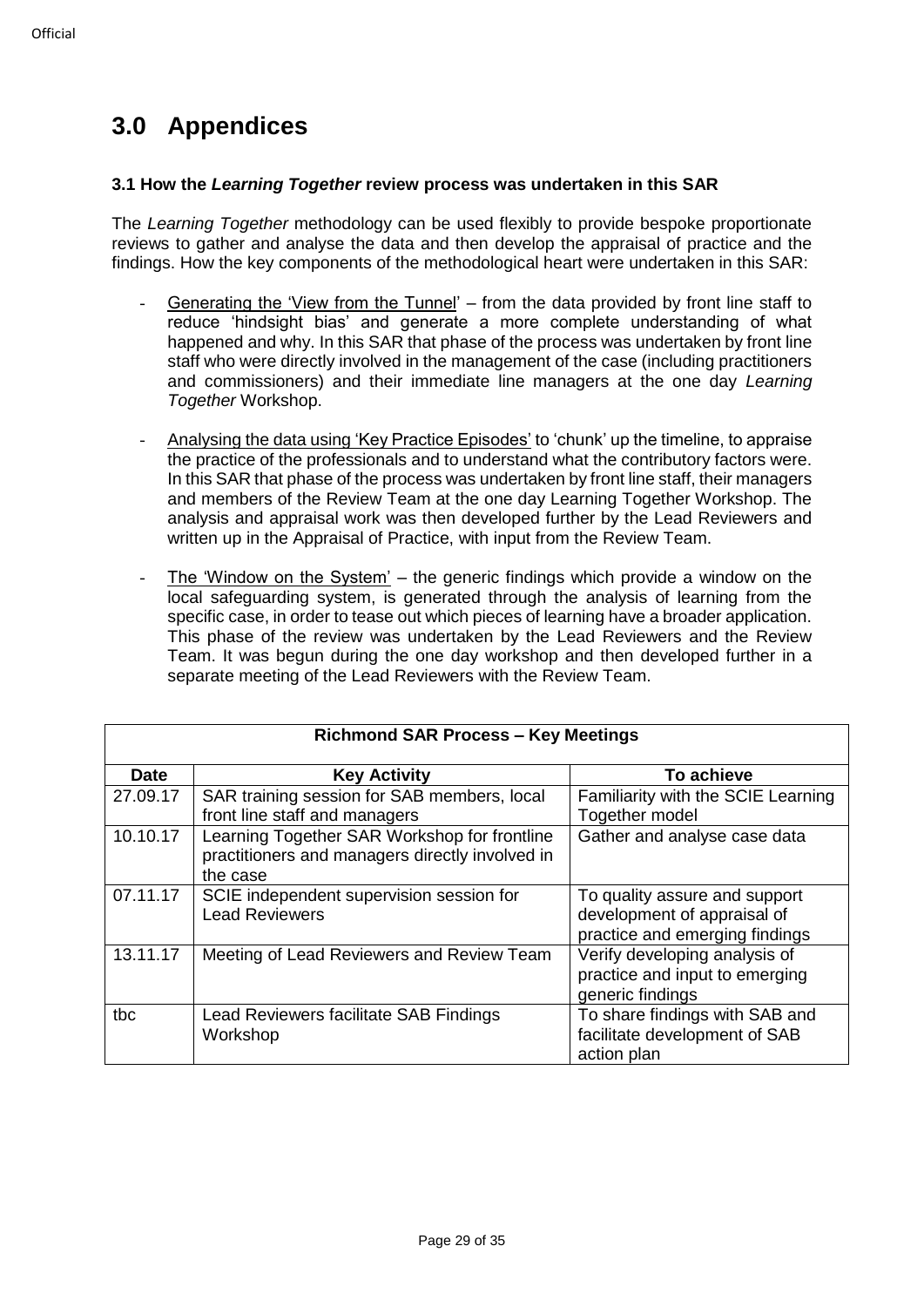#### **3.2 Members of the Review Team**

| <b>Role</b>                          | <b>Agency</b>                             |
|--------------------------------------|-------------------------------------------|
| <b>Lead Reviewer</b>                 | Independent                               |
| <b>Lead Reviewer</b>                 | Independent                               |
| Head of Safeguarding and             | <b>LBRuT</b> and LBW                      |
| <b>Professional Services</b>         |                                           |
| <b>Head of Safeguarding Adults</b>   | <b>LBRuT</b> and LBW                      |
| <b>Chair and Trustee</b>             | <b>Richmond Psychosocial Foundation</b>   |
|                                      | International Institute (RPFI)            |
| <b>Lead Nurse Adult Safeguarding</b> | South West London and St Georges Hospital |
|                                      | <b>NHS Foundation Trust (SWLStG)</b>      |
| <b>Registered Manager</b>            | RPFI (Lancaster Lodge)                    |
| Sector Manager                       | Care Quality Commission (CQC)             |
| Service Manager Adult Mental Health  | <b>LB Wandsworth</b>                      |
| <b>Services</b>                      |                                           |
| <b>Head of Planning and Quality</b>  | LBs Richmond Upon Thames, and Wandsworth  |
| Assurance                            |                                           |
| Senior Contacts Manager              | <b>LBW</b>                                |
| Team Manager, Future First, Leaving  | <b>LBW</b>                                |
| Care Team                            |                                           |
| Detective Sergeant, Specialist Crime | <b>Metropolitan Police</b>                |
| <b>Review Group</b>                  |                                           |
| Head of Service, Adult Mental Health | South West London and St Georges Hospital |
| <b>Services</b>                      | NHS Foundation Trust (SWLStG)             |
| <b>SAB Coordinator</b>               | <b>Richmond and Wandsworth SAB</b>        |

#### **3.3 Members of the Case Group**

| <b>Role</b>                           | Organisation                               |
|---------------------------------------|--------------------------------------------|
| Safeguarding Manager                  | LBs Richmond & Wandsworth Council          |
| <b>SAB Coordinator</b>                | LBs Richmond & Wandsworth - SAB            |
| <b>DS Specialist Team</b>             | <b>Metropolitan Police</b>                 |
| <b>Inspection Manager</b>             | CQC                                        |
| Service Manager                       | Richmond & Wandsworth Council - MHT        |
| Social Worker                         | <b>LBW Mental Health Team</b>              |
| Assistant Team Manager                | <b>LBW Mental Health Team</b>              |
| Manager                               | CQC                                        |
| Senior Contracts Manager              | LBs Richmond & Wandsworth- Commissioning   |
|                                       | Team                                       |
| <b>Quality Assurance and Contract</b> | LBs Richmond & Wandsworth                  |
| <b>Monitoring Officer</b>             |                                            |
| <b>Trustee</b>                        | <b>RPFI</b>                                |
| <b>Registered Manager</b>             | RPFI (Lancaster Lodge)                     |
| Safeguarding Adults Lead              | South West London & St George's Mental     |
|                                       | <b>Health Trust</b>                        |
| <b>Head of Social work</b>            | South West London & St George's Mental     |
|                                       | <b>Health Trust</b>                        |
| <b>Associate Director/AMPH</b>        | Previously associate Director CMHT - Local |
|                                       | Authority                                  |
| Social worker (Locum)                 | Previously LA - Adult Services             |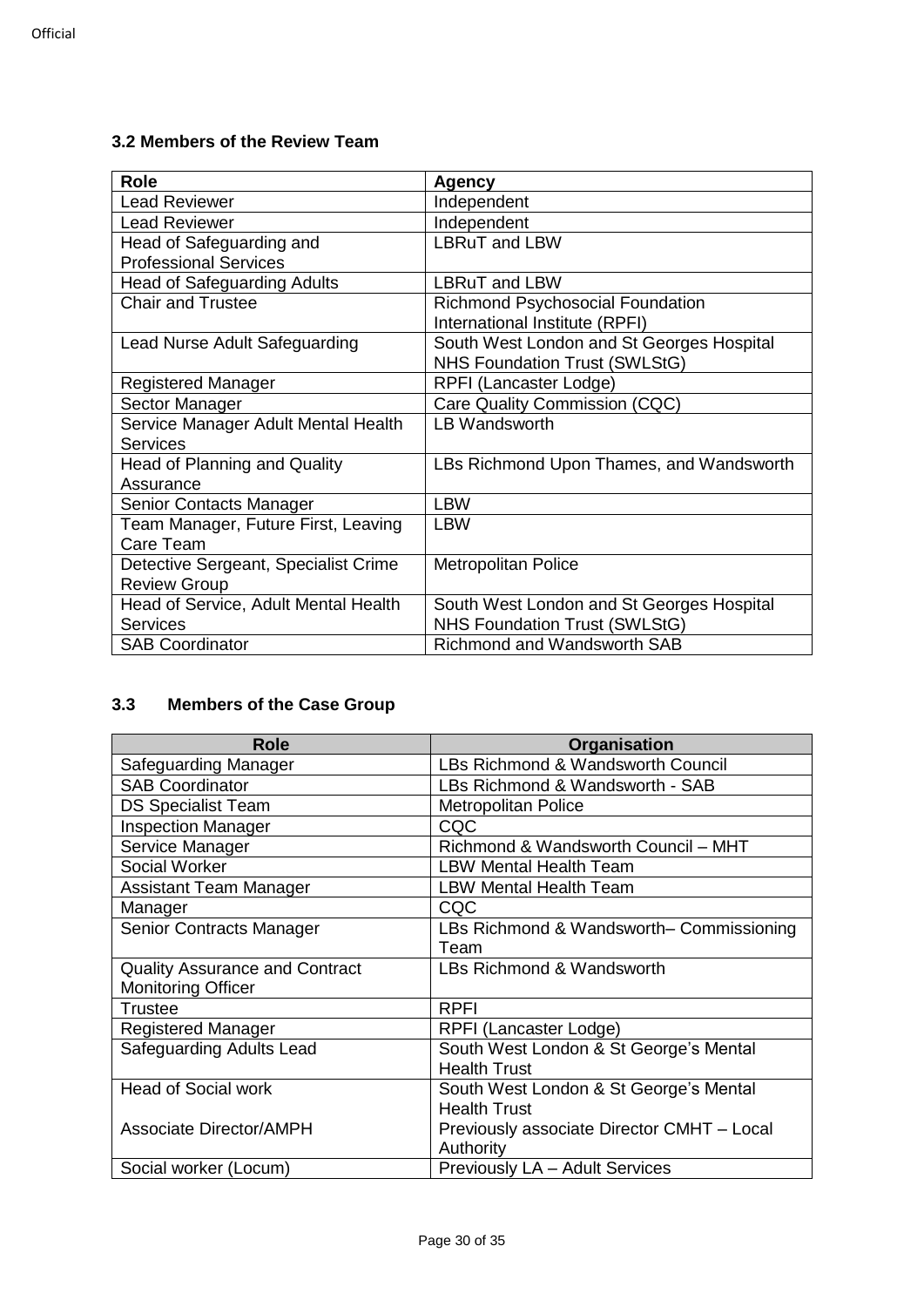| <b>Role</b>                           | Organisation                           |
|---------------------------------------|----------------------------------------|
| <b>Acute Care Coordination Centre</b> | South West London & St George's Mental |
| Manager                               | <b>Health Trust</b>                    |
| <b>Team Manager</b>                   | <b>LBW Children's Service</b>          |
| Root Cause Analysis author            | South West London & St George's Mental |
|                                       | <b>Health Trust</b>                    |
| <b>CAMHS Consultant</b>               | South West London & St George's Mental |
|                                       | <b>Health Trust</b>                    |
|                                       | South West London & St George's Mental |
|                                       | <b>Health Trust</b>                    |
| <b>Specialist Crime Review Group</b>  | <b>Metropolitan Police</b>             |

#### **3.4 Summary chronology of key events**

| <b>DATE</b>                    | <b>KEY EVENT</b>                                                                                                                                                                                                                                                                                                                                              |
|--------------------------------|---------------------------------------------------------------------------------------------------------------------------------------------------------------------------------------------------------------------------------------------------------------------------------------------------------------------------------------------------------------|
| 10 <sup>th</sup> April 2015    | Sophie moves in to Lancaster Lodge                                                                                                                                                                                                                                                                                                                            |
| $1st$ June 2015                | LL cancels a placement review meeting they have with the Leaving Care PA<br>and Sophie. The Leaving Care team discover she has self-admitted and<br>contact LL to find the reason for the relapse; they complete Sophie's Pathway<br>Plan.                                                                                                                    |
| 3rd June 2015                  | Sophie's mood fluctuates, the LA placement review takes place with no one<br>from the Leaving Care team present or people who know her well.                                                                                                                                                                                                                  |
| 6 <sup>th</sup> June 2015      | Sophie is taken to A&E with chest pain and later discharged with advice. A GP<br>later takes her back to LL after seeing her asking for cigarettes and alcohol.                                                                                                                                                                                               |
| 8 <sup>th</sup> June 2015      | Sophie's mood and behaviour deteriorates over a week and she is taken into<br>Kingston Hospital A&E she reports auditory and visual disturbance, although<br>denies suicidal thoughts. Sophie is deemed to have capacity to make<br>decisions about her care plan and is discharged home to be followed up by<br>Richmond HTT.                                |
| $9th$ June 2105                | Sophie is reported missing from LL, she returns inebriated at 1am, highly<br>anxious and paranoid. The police pre-assessment check is shared with LBW<br>adult social care                                                                                                                                                                                    |
| 10th June 2015                 | Sophie is aggressive and disruptive and is informally admitted to Kingston<br>Hospital. It is suggested that a twice daily dose of her medication would be<br>more effective. She is discharged a week later (17 <sup>th</sup> June)                                                                                                                          |
| June to beginning<br>of August | These few weeks are difficult ones for Sophie, she self isolates, sleeps poorly,<br>is paranoid and hallucinates. Sophie is not totally compliant with her<br>medication and LL request a medication review at which her medication is<br>changed.<br>At the beginning of June her placement is reviewed by LBW, with a further<br>review in one year's time. |
|                                | At the end of July the NHS care coordinator asks the doctor to review her,<br>saying that her parents are also concerned.<br>At the beginning of August Sophie discovers that a friend of hers from Thornby                                                                                                                                                   |
|                                | Hall has died, understandably she is very upset<br>Sophie contacts the Leaving Care PA to ask if she can be moved to a non-<br>therapeutic setting. The PA and LL manager discuss this and it is recognised<br>that it is not unusual for her to change her mind about this, and also that as<br>she makes herself vulnerable when she goes out alone.        |
| 12th August 2015               | The care coordinator finds out that Sophie is again expressing a desire to<br>leave LL. The placement review officer confirms that if Sophie does settle on                                                                                                                                                                                                   |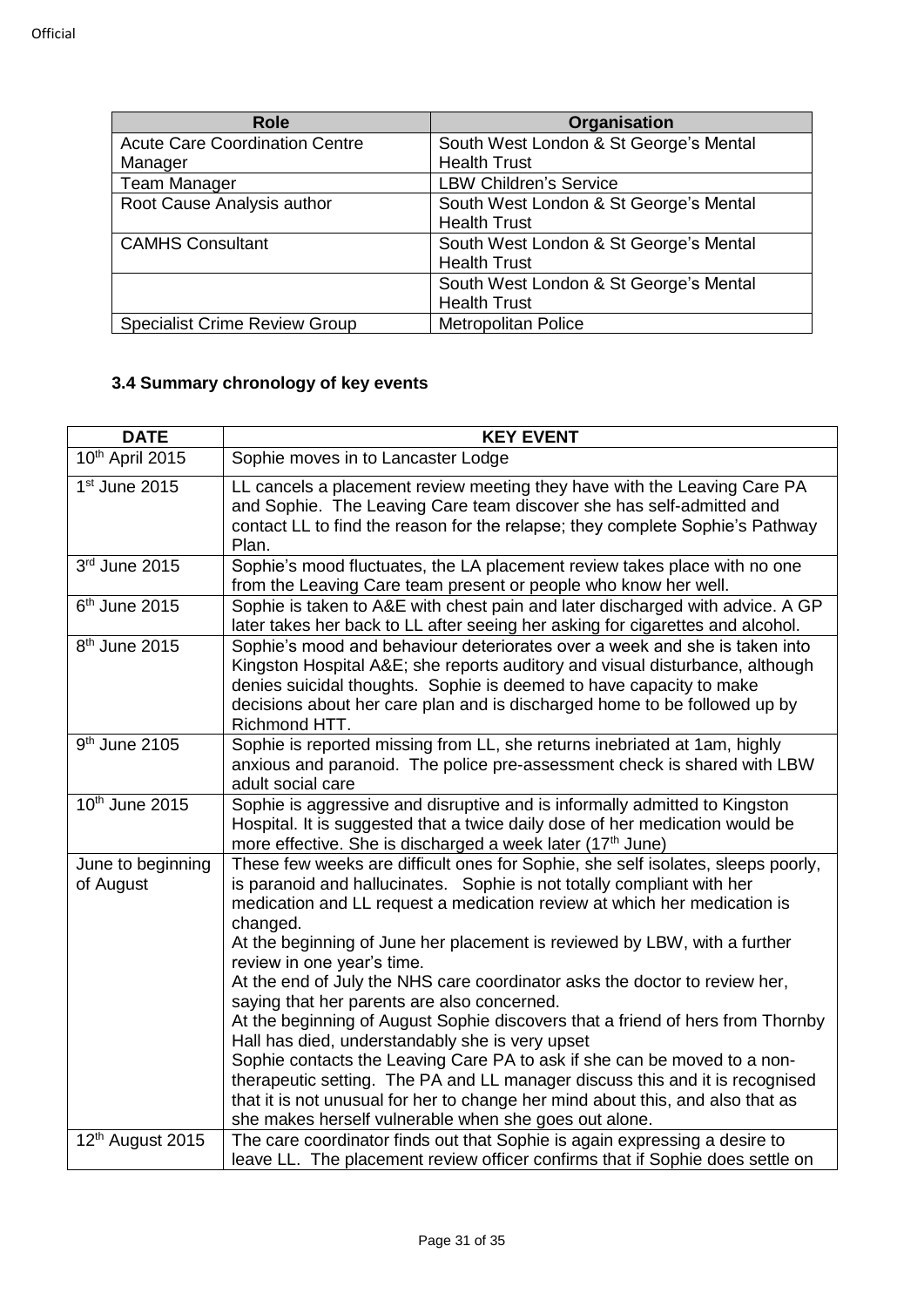| <b>DATE</b>                       | <b>KEY EVENT</b>                                                                                                                                                                                                                                                                                                                                                                                                                                                                                                   |
|-----------------------------------|--------------------------------------------------------------------------------------------------------------------------------------------------------------------------------------------------------------------------------------------------------------------------------------------------------------------------------------------------------------------------------------------------------------------------------------------------------------------------------------------------------------------|
|                                   | deciding to want to move then she will start looking for other placements for<br>her.                                                                                                                                                                                                                                                                                                                                                                                                                              |
| August 2015                       | During the month Sophie's mood varies. She makes a decision to stop<br>Facebook for a while as she feels this affects her. On the 28 <sup>th</sup> August she is in<br>a lot of distress and calls her mum                                                                                                                                                                                                                                                                                                         |
| 30th August 2015                  | Sophie overdoes on paracetamol and ibuprofen and is taken by ambulance to<br>hospital; Sophie reports she won't attempt suicide again                                                                                                                                                                                                                                                                                                                                                                              |
| 31 <sup>st</sup> August 2015      | Sophie is found with a cord around her neck; she states this was not<br>premeditated but that she felt low                                                                                                                                                                                                                                                                                                                                                                                                         |
| 1 <sup>st</sup> September<br>2015 | During her gatekeeping assessment Sophie confirms she intended to attempt<br>suicide. Sophie is assessed as high immediate and long term risk for self-harm<br>and suicide. The Leaving Care PA attempts to visit her at home, however<br>finding she is in hospital sends her a card. Sophie remains in hospital and is<br>stable for the next 4 days. On the $6th$ she puts the handle of a bag around her<br>neck.                                                                                              |
| 8 <sup>th</sup> September<br>2015 | After a consultant ward round Sophie is discharged to LL. She reports she is<br>happy to be back. The next week is a positive one, she engages with others in<br>the home and starts at Recovery College. On the 19 <sup>th</sup> she doesn't return home<br>by her curfew time and is reported missing. She returns home drunk having<br>missed the last train and using the night bus.                                                                                                                           |
| October 2015                      | Sophie continues to function well and attends Recovery College                                                                                                                                                                                                                                                                                                                                                                                                                                                     |
| November and<br>December 2015     | On 1 <sup>st</sup> November Sophie meets with her Leaving Care PA and an updated<br>Pathway Plan is developed with her. Sophie has not required PRN medication<br>for 8 weeks and continues to manage herself well; her self-esteem and<br>confidence grows. There are a couple of days when she feels low but<br>generally engages with others and outside activities. Sophie returns from<br>spending Christmas with her parents. Her mum reports that she struggled a bit<br>at home, particularly with eating. |
| 1 <sup>st</sup> January 2016      | Sophie tells her Leaving Care PA that she going home every couple of weeks<br>or so and this is going OK, she talks of an interest in studying social care at<br>college                                                                                                                                                                                                                                                                                                                                           |
| 7 <sup>th</sup> January 2016      | Sophie's psychology support is ended by LL as they feel she no longer needs<br>this                                                                                                                                                                                                                                                                                                                                                                                                                                |
| 12 <sup>th</sup> January 2016     | Her Leaving Care PA visits again and they cook together; Sophie is still in a<br>positive frame of mind                                                                                                                                                                                                                                                                                                                                                                                                            |
| 15th January 2016                 | The registered manager of LL is seen off the premises in front of residents.<br>Sophie enrols on a college course. The rest of the month is positive with<br>outings and visits home.                                                                                                                                                                                                                                                                                                                              |
| 1 <sup>st</sup> February 2016     | During a prearranged visit with the Leaving Care PA Sophie queries how long<br>she might stay at LL; the PA agrees to raise this with Sophie's LL Key worker                                                                                                                                                                                                                                                                                                                                                       |
| 5 <sup>th</sup> February 2016     | The CQC receive a letter of concern about LL and a decision is made to visit<br>on 1 <sup>st</sup> March. From this point forward they receive numerous complaints and<br>concerns from ex and current staff, residents and their families.                                                                                                                                                                                                                                                                        |
| 9 <sup>th</sup> February 2016     | LBW allocate a placement review officer to Sophie                                                                                                                                                                                                                                                                                                                                                                                                                                                                  |
| 19th February<br>2016             | Sophie self-harms although she doesn't report this to staff until a week later<br>$(24^{th})$                                                                                                                                                                                                                                                                                                                                                                                                                      |
| 24 <sup>th</sup> February<br>2016 | Sophie has her last session with her psychologist which she feels sad about                                                                                                                                                                                                                                                                                                                                                                                                                                        |
| 25-27 <sup>th</sup> February      | LL are concerned about Sophie, she feels paranoid about the house                                                                                                                                                                                                                                                                                                                                                                                                                                                  |
| 2016                              | management and is confused about her therapy being taken away. Sophie self<br>isolates again.                                                                                                                                                                                                                                                                                                                                                                                                                      |
| 1 <sup>st</sup> March 2016        | Day 1 of unannounced CQC inspection                                                                                                                                                                                                                                                                                                                                                                                                                                                                                |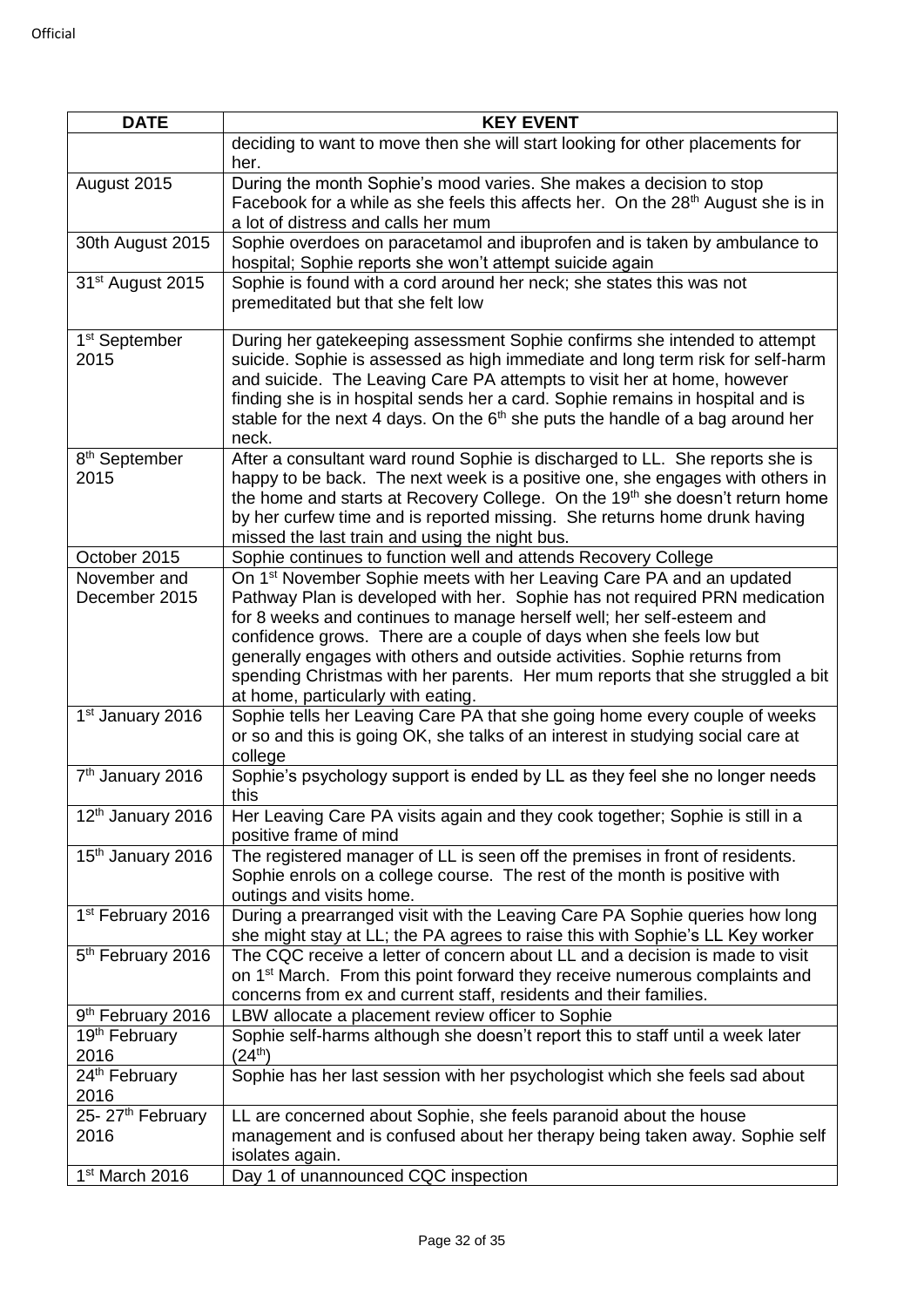| <b>DATE</b>                                | <b>KEY EVENT</b>                                                                                                                                             |
|--------------------------------------------|--------------------------------------------------------------------------------------------------------------------------------------------------------------|
| 2 <sup>nd</sup> March 2016                 | Day 2 of CQC inspection. LBRuT initiate an embargo on LL and an                                                                                              |
|                                            | organisational safeguarding meeting. They contact all placing authorities                                                                                    |
|                                            | (Including LBW) to attend this.                                                                                                                              |
| 3rd March 2016                             | Day 3 CQC inspection, and they continue to receive complaints about LL. The                                                                                  |
|                                            | LBW placement review officer arrives to undertake a placement review                                                                                         |
|                                            | meeting with Sophie who is not well enough to engage with her. The review                                                                                    |
|                                            | officer discusses contacting her family but Sophie refuses to give her consent                                                                               |
|                                            | Sophie refuses to go to a prearranged review meeting at the Recovery College                                                                                 |
|                                            | Sophie misses her CPA review. LL has stopped structured group programmes                                                                                     |
|                                            | and therapies. LL monitor Sophie's food intake and as she is very low, they<br>predict a manic episode. Sophie reports the staff changes at LL have left her |
|                                            | feeling unsupported and she wants her medications reviewed. LL contact the                                                                                   |
|                                            | mental health team and they are reminded of their duty of service if Sophie                                                                                  |
|                                            | deteriorates                                                                                                                                                 |
| 7 <sup>th</sup> March 2016                 | Two residents are admitted to hospital.                                                                                                                      |
| 8 <sup>th</sup> March 2016                 | LBRuT again alert LBW to the concerns, LBW confirm they are already                                                                                          |
|                                            | reviewing the placement.                                                                                                                                     |
| 11 <sup>th</sup> March 2016                | LBRuT contact LBW letting them know that the SAM will be in touch regarding                                                                                  |
|                                            | the investigation. They are also informed that 2 other authorities will not be                                                                               |
|                                            | returning their residents there                                                                                                                              |
| 14 <sup>th</sup> March                     | LBW Placement Review Team become aware of the concerns re LL                                                                                                 |
| 11-20 March 2015                           | Sophie reports being upset about the other residents hospitalisation and wants                                                                               |
|                                            | to visit them. Sophie engages in different activities, spends time at her<br>parents, and has some positive time at the Princes Trust, but starts to         |
|                                            | becomes withdrawn.                                                                                                                                           |
| 22 <sup>nd</sup> March 2016                | LBRuT inform LBW that an embargo will been placed on LL and there will be a                                                                                  |
|                                            | safeguarding meeting on the 29th March                                                                                                                       |
| 23rd March 2016                            | SWLSG Care Coordinator visits Sophie at LL. They hear of her fight to get                                                                                    |
|                                            | therapy reinstated and that she feels the new staff do not respond to her                                                                                    |
|                                            | emotional needs, so she goes to them less frequently for support.                                                                                            |
| 23rd March 2016                            | Internal LBW email conversation about the need to find a new placement for                                                                                   |
|                                            | Sophie                                                                                                                                                       |
| 24th March 2016                            | The Review Office speaks to Sophie's father alerting them to the need to find a                                                                              |
|                                            | new placement for Sophie<br>The Review Officer also emails the Community Housing Therapy group to see                                                        |
|                                            | whether a placement there would be suitable for her                                                                                                          |
|                                            | Sophie is given the news that 3 of her friends, other residents, would not be                                                                                |
|                                            | returning to LL, also that her key worker has left. Sophie and her family                                                                                    |
|                                            | subsequently were informed by the key worker she had been sacked.                                                                                            |
| 24th March 2016                            | LBRuT place an embargo on LL                                                                                                                                 |
| 25-28 <sup>th</sup> March                  | Sophie stays with her parents. The visit goes well and she has a good time                                                                                   |
| 2016                                       |                                                                                                                                                              |
| 28 <sup>th</sup> March to 12 <sup>th</sup> | The Review officer is on leave, her out of office gives her managers details -                                                                               |
| April 2016<br>29th March 2016              | he is also on leave 25 <sup>th</sup> March to 3 <sup>rd</sup> March                                                                                          |
| 30 <sup>th</sup> March to 6 <sup>th</sup>  | Initial safeguarding meeting was held. LBW are not present<br>Over these few days Sophie is generally positive; she enjoys attending the                     |
| April 2016                                 | Princes Trust, goes shopping with staff, walks with the other 2 residents and                                                                                |
|                                            | spends a day with her family and appeared in a good mood                                                                                                     |
| $4th$ April 2016                           | The safeguarding manager calls Sophie's father to discuss her move. Mr                                                                                       |
|                                            | Bennett informed them of the need to handle the move extremely carefully to                                                                                  |
|                                            | ensure Sophie's well being.                                                                                                                                  |
|                                            | The care coordinator expresses concern that the move had not been                                                                                            |
|                                            | discussed with Sophie and meets with Sophie who seems settled                                                                                                |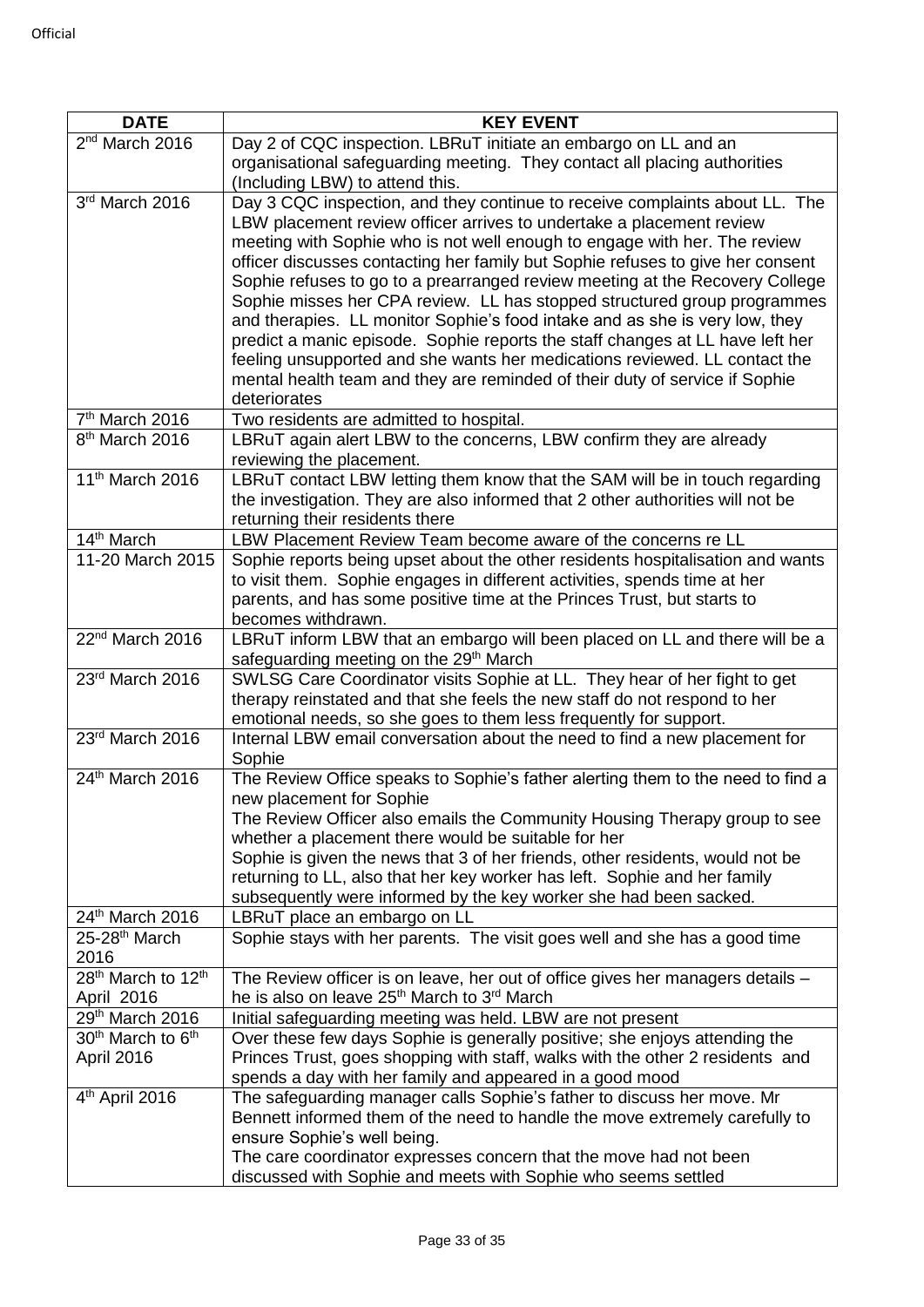| <b>DATE</b>                                      | <b>KEY EVENT</b>                                                                                                                                                                                                                                                                                                                                                                                                                                                                                                                                                                                                                                                                                                                                                                                                                         |
|--------------------------------------------------|------------------------------------------------------------------------------------------------------------------------------------------------------------------------------------------------------------------------------------------------------------------------------------------------------------------------------------------------------------------------------------------------------------------------------------------------------------------------------------------------------------------------------------------------------------------------------------------------------------------------------------------------------------------------------------------------------------------------------------------------------------------------------------------------------------------------------------------|
| 7 <sup>th</sup> April 2016                       | Sophie has her MDT review, where she learns in an unplanned way of the<br>proposed move; she is deeply distressed by this and calls her mother in<br>distress. Sophie says she wants a step-down facility, not Dainton House<br>(Dainton House is however a step down facility). It is agreed to review her                                                                                                                                                                                                                                                                                                                                                                                                                                                                                                                              |
|                                                  | diagnosis at the next appointment as it looks as if her Atypical Autism is the<br>more visible presenting condition.                                                                                                                                                                                                                                                                                                                                                                                                                                                                                                                                                                                                                                                                                                                     |
| 12th April 2016                                  | Sophie is assessed by Community Housing therapy group (that manages<br>Dainton House and Lilias)                                                                                                                                                                                                                                                                                                                                                                                                                                                                                                                                                                                                                                                                                                                                         |
| 13th April 2016                                  | The care coordinator and Review Officer agree to meet together with Sophie<br>on the 18 <sup>th</sup> to discuss the move                                                                                                                                                                                                                                                                                                                                                                                                                                                                                                                                                                                                                                                                                                                |
| 14 <sup>th</sup> -15 <sup>th</sup> April<br>2016 | LL staff discuss Sophie's low mood, they do not feel she is 'up to advocacy                                                                                                                                                                                                                                                                                                                                                                                                                                                                                                                                                                                                                                                                                                                                                              |
| 15th April 2016                                  | The care coordinator expresses concern to the LL manager about information<br>about the move not being passed to Sophie making her subsequently more<br>anxious.<br>Community Housing confirm that Sophie is accepted for a place in Dainton                                                                                                                                                                                                                                                                                                                                                                                                                                                                                                                                                                                             |
|                                                  | House or Lilas.                                                                                                                                                                                                                                                                                                                                                                                                                                                                                                                                                                                                                                                                                                                                                                                                                          |
| $16^{th}$ -17 <sup>th</sup> April<br>2016        | Sophie is very low, distressed in her room. Her mum calls LL expressing<br>concern about her; staff undertake regular checks. Staff report her as<br>paranoid again.                                                                                                                                                                                                                                                                                                                                                                                                                                                                                                                                                                                                                                                                     |
| 18th April 2016                                  | The care coordinator and review officer meet with Sophie who is anxious but<br>seems pleased at the step down potential of Dainton House. A visit is<br>arranged for the following week (25 <sup>th</sup> ). During the meeting LL staff are asked to<br>leave; Sophie is upset at this and later tells her key worker she feels stuck in<br>the middle. LL ask LBRuT to mediate with LBW to slow the move down to<br>give Sophie more time to adjust.                                                                                                                                                                                                                                                                                                                                                                                   |
| 19th April 2016                                  | Sophie again mentions to her keyworker that she feels stuck in the middle.<br>The key worker contacts Sophie's mum and reports she is self-isolating and<br>not speaking<br>Sophie's father speaks to the manager of the placement review team<br>recommending a transition plan is put in place given Sophie's response. The<br>Review Officer confirmed that they would work closely with the care<br>coordinator.                                                                                                                                                                                                                                                                                                                                                                                                                     |
| 22th April 2016                                  | Sophie's low mood continues. She meets with her care coordinator and LL<br>key worker, she is very distressed and leaves the meeting but with the help of<br>her key worker returns. Sophie is not able to articulate what she wants and<br>agrees to visit DH and another home                                                                                                                                                                                                                                                                                                                                                                                                                                                                                                                                                          |
| 25th April 2016                                  | The planned visit to Dainton House doesn't take place as Sophie isn't well<br>enough. The review officer asks LL staff to not talk about the move to avoid<br>more distress                                                                                                                                                                                                                                                                                                                                                                                                                                                                                                                                                                                                                                                              |
| 26th April 2016                                  | Conversations take place between LBW and LL, and the care coordinator and<br>Sophie's mother. Later in the day the care coordinator visits Sophie at LL.<br>Concern is expressed that discussion between Sophie and LL staff are<br>exacerbating the situation. It's agreed that, in order to offset any more<br>uncertainty a date for the move should be set and a plan to work toward this<br>put in place.<br>The care coordinator visits Sophie at LL to discuss people's concerns about<br>her but she is unable to have this conversation. She later agrees with the care<br>coordinator to move the following week. The care coordinator asked the LL<br>staff to monitor her overnight<br>The therapist also sees Sophie and expresses her concerns and view it is the<br>speed and lack of notice that is causing the distress |